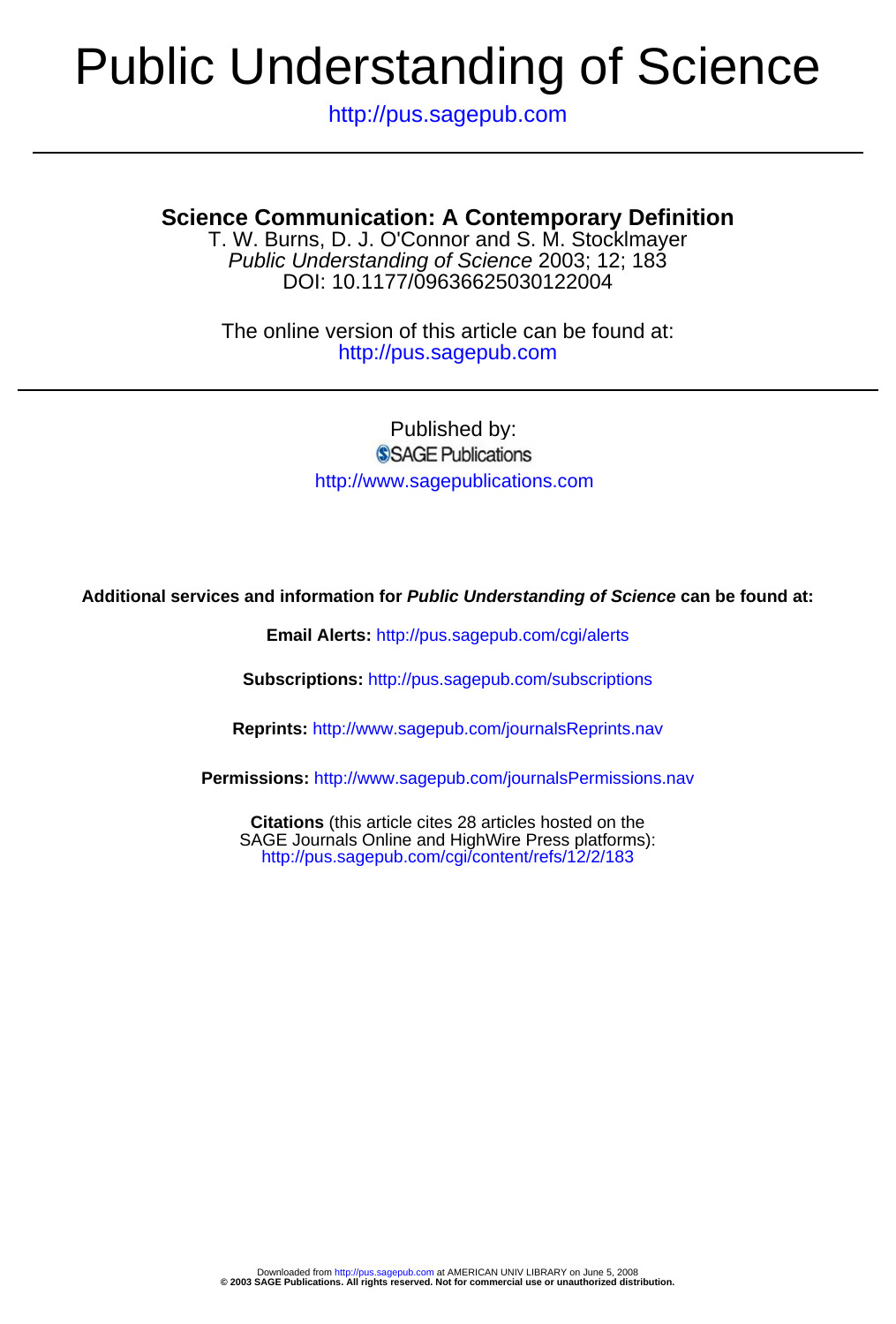Public Understand. Sci. **12** (2003) 183–202

# **RESEARCH PERSPECTIVE**

# **Science communication: a contemporary definition**

**[T.W. Burns, D.J. O'Connor,](#page-20-0) and [S.M. Stocklmayer](#page-20-0)**

Science communication is a growing area of practice and research. During the past two decades, the number of activities, courses, and practitioners has steadily increased. But what actually is science communication? In what ways is it different to public awareness of science, public understanding of science, scientific culture, and scientific literacy? The authors review the literature to draw together a comprehensive set of definitions for these related terms. A unifying structure is presented and a contemporary definition of science communication positioned within this framework. Science communication (SciCom) is defined as the use of appropriate skills, media, activities, and dialogue to produce one or more of the following personal responses to science (the AEIOU vowel analogy): Awareness, Enjoyment, Interest, Opinion-forming, and Understanding. The definition provides an outcomestype view of science communication, and provides the foundations for further research and evaluation.

#### **1. Surveying the field**

The meaning of science communication and other terms used in the field of scientific literacy has been plagued by an unfortunate lack of clarity.<sup>1</sup>

Science communication (SciCom) is not simply encouraging scientists to talk more about their work, nor is it an offshoot of the discipline of communications. Although people may use the term "science communication" as a synonym for public awareness of science (PAS), public understanding of science (PUS), scientific culture (SC), or scientific literacy (SL)—in fact many of these terms are often used interchangeably—it should not be confused with these important and closely related terms.

This paper establishes a clear definition of science communication by defining the contemporary meaning of related terms—wherever possible using accepted definitions from the literature—and identifying where science communication fits. The proposed definition is particularly applicable to science outreach and provides a conceptually simple basis for evaluating the effectiveness of science communication.

# **2. Defining related terms**

To understand science communication, agreement needs to be reached about the meaning of some foundational terms.

(Key words are in italics, and words in bold summarize core definitions.)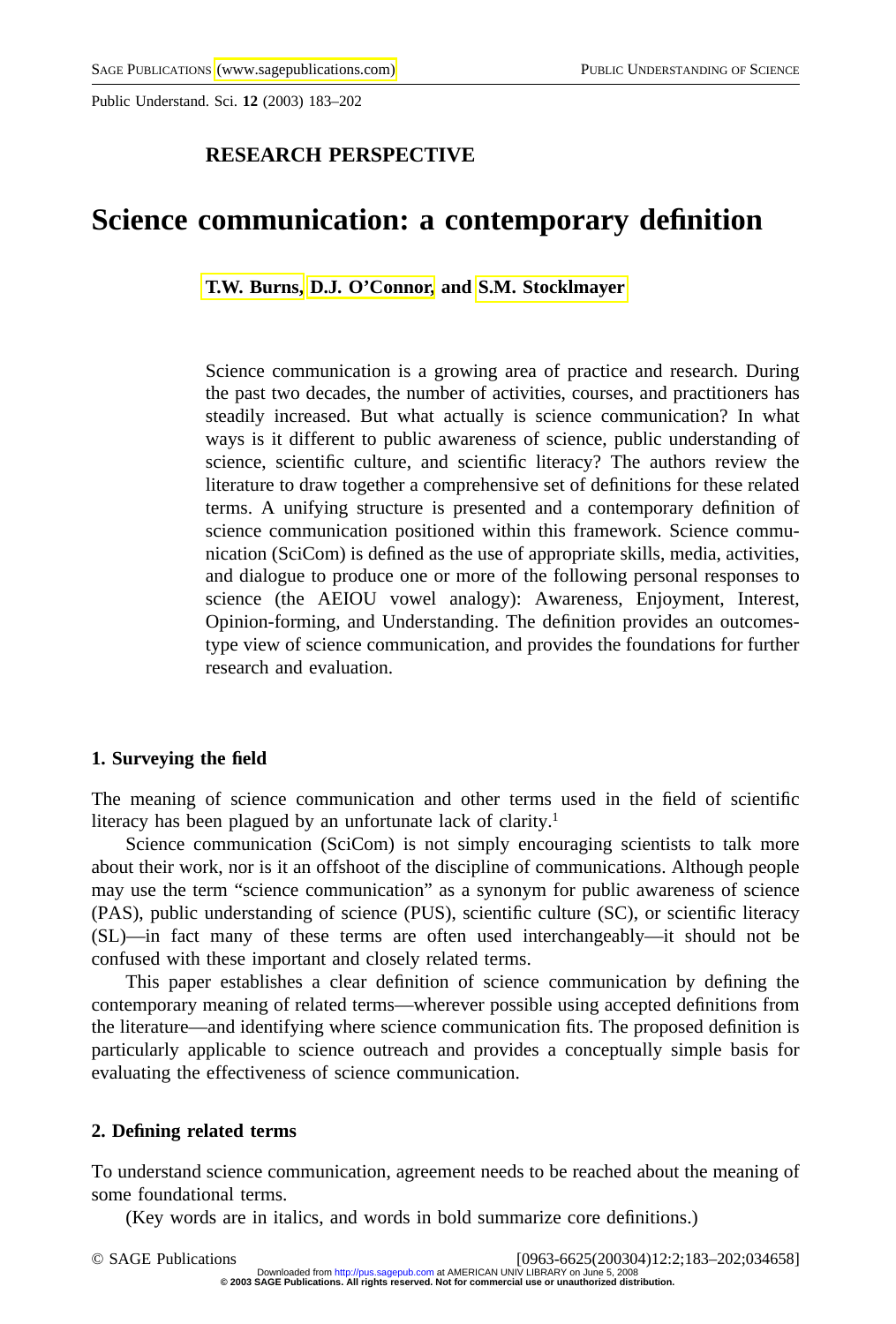# *The public*

The simplest and most useful definition of **the public is every person in society.** It is acknowledged that "the public" is a very heterogeneous group; it is as multifaceted and unpredictable as the individuals that compose it. In fact at least six overlapping groups within society (sometimes known as "publics"), each with its own "needs, interests, attitudes and levels of knowledge" have been identified for the purposes of science communication activities and/or research.<sup>2</sup> These are:

- "Scientists: in industry, the academic community and government.
- Mediators: communicators (including science communicators, journalists and other members of the media), educators, and opinion-makers.
- Decision-makers: policy makers in government, and scientific and learned institutions.
- General public: the three groups above, plus other sectors and interest groups. For example, school children and charity workers.
- Attentive public: the part of the general community already interested in (and reasonably well-informed about) science and scientific activities."3
- Interested public: is composed of people who are interested in but not necessarily well informed about science and technology.4

Two other terms are also commonly used:

- The "lay public" identifies people, including other scientists, who are non-expert in a particular field.<sup>5</sup>
- The "science community" or "science practitioners" are people who are directly involved in some aspect of the practice of science.

Together these groups form "the public," and the public together with its customs, norms, and social interactions constitute a society.

# *Participants*

Participants are not the same as stakeholders (people with a vested interest in a particular outcome) or clients (persons paying for a service), although they may also be these. In the context of this paper, **participants are members of the public who are directly or indirectly involved in science communication.**

Examples of *direct* involvement include visiting a science center, attending science theatre, or writing a letter to the editor of a newspaper on a science-related matter. The venue, sponsor, and promoter of a science communication event may be classified as *indirect* participants (but may still have a large impact on the success, or otherwise, of the actual event).

Participants are individuals who belong to the general public and may therefore specifically include scientists, science communicators, businesses and members of the media.

# *Outcomes and responses*

**Outcomes may be defined as the result of some action**, and there is always at least one result of every reaction. **Response has been defined as "action, feeling, movement, change etc., elicited by stimulus or influence."**<sup>6</sup> While the meaning of the words response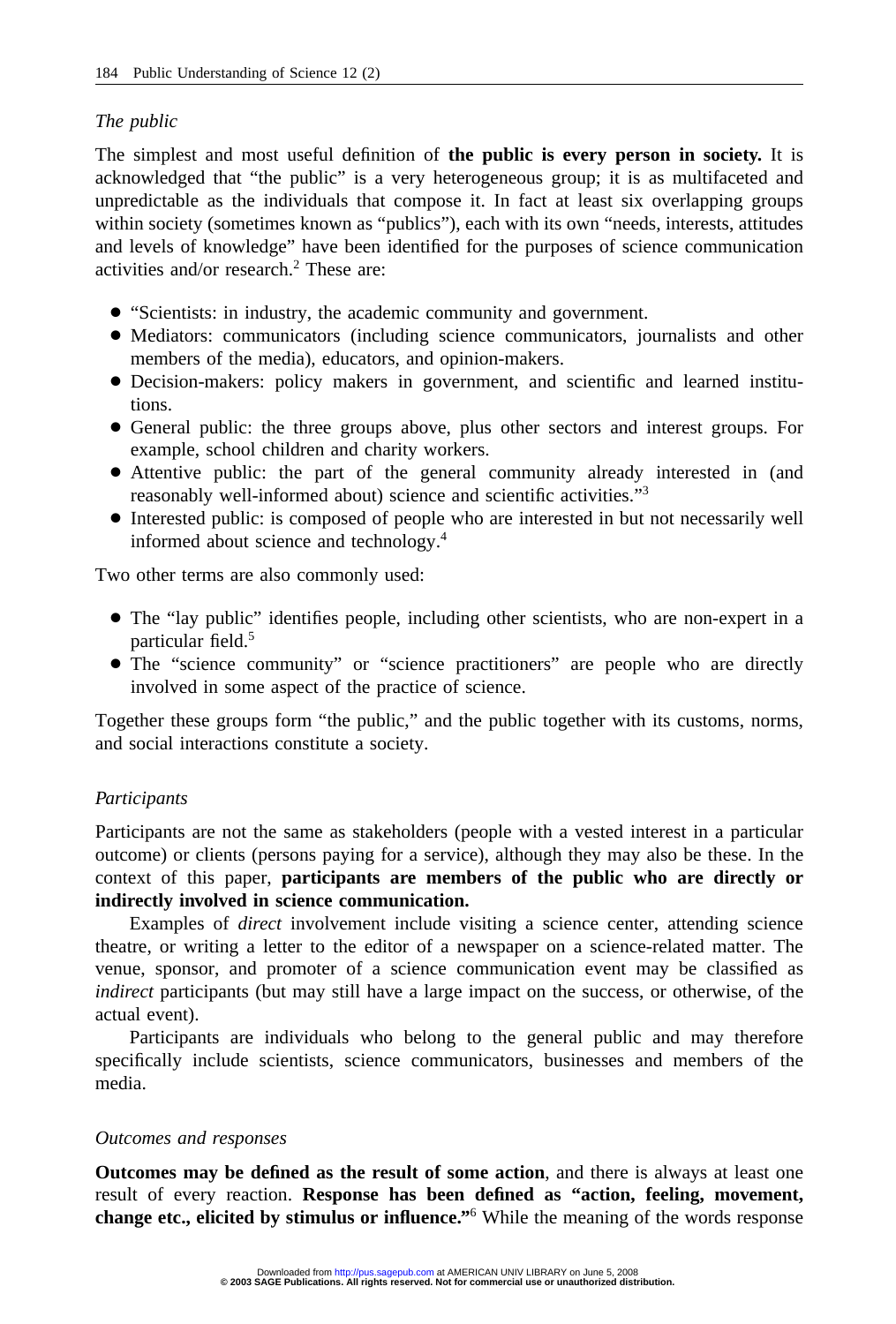and outcome both equate to consequence, responses are more personal and immediate, and therefore more dynamic.

Science communication outcomes and responses may not be easy to study scientifically; they inevitably occur in the "real world" rather than the controlled conditions of a research laboratory and usually require skills from the social rather than the physical sciences. In practice, outcomes that are useful for evaluation or research are usually limited to measurable, fairly short-term and, in some way, quantifiable results. Deeper understanding of science communication may be revealed using qualitative methods. It is also important to recognize that significant long-term consequences of science communication may occur as participants contemplate their existing knowledge, encounter other new experiences, and reorganize their thinking.<sup>7</sup>

# *Science*

Defining science is notoriously difficult. The Panel on Public Affairs of the American Physical Society, for example, proposed a definition that some describe as pure science:

"Science is the systematic enterprise of gathering knowledge about the world and organizing and condensing that knowledge into testable laws and theories." They went on to explain that ". . . the success and credibility of science is anchored in the willingness of scientists to expose their ideas and results to independent testing and replication by other scientists . . . (and) abandon or modify accepted conclusions when confronted with more complete or reliable experimental evidence."8 Many dictionaries (e.g., *New Shorter Oxford English Dictionary*, 1993) amplify this definition by highlighting the use of the scientific method as the way of identifying any activity as part of science. The report "Science for all Americans" identifies the fact that science is carried out in, and consequently influenced by, its social context.<sup>9</sup>

Many other terms are often grouped together under the banner of science. For example, mathematics may be viewed as the language of science. Technology and medicine are frequently considered as applications of pure science, and engineering is often regarded as the link between pure science and technology.<sup>10</sup> In recognition of this problem, acronyms such as S&T (Science and Technology), SME (Science, Mathematics, and Engineering), S&E (Science and Engineering), and SET (Science, Engineering, and Technology) are used to describe more accurately or to group together science-related endeavors.

There has been much discussion in the literature about the exact definition of science; in most instances the word "science" has, either explicitly or implicitly, taken on a much broader contemporary meaning than just "pure science."11 Most of the arguments in support of scientific literacy and most of the assessments of its level include aspects of at least medicine and technology.12 **In the context of science communication, science is deemed to include "pure science"** (as defined above), **mathematics, statistics, engineering, technology, medicine, and related fields.**

# *Awareness*

The simple dictionary definition of **awareness as being "conscious, not ignorant" of . . .** something is sufficient for the moment.<sup>13</sup> It is only when the word "awareness" is used to describe people's relationship to science that it develops much broader connotations.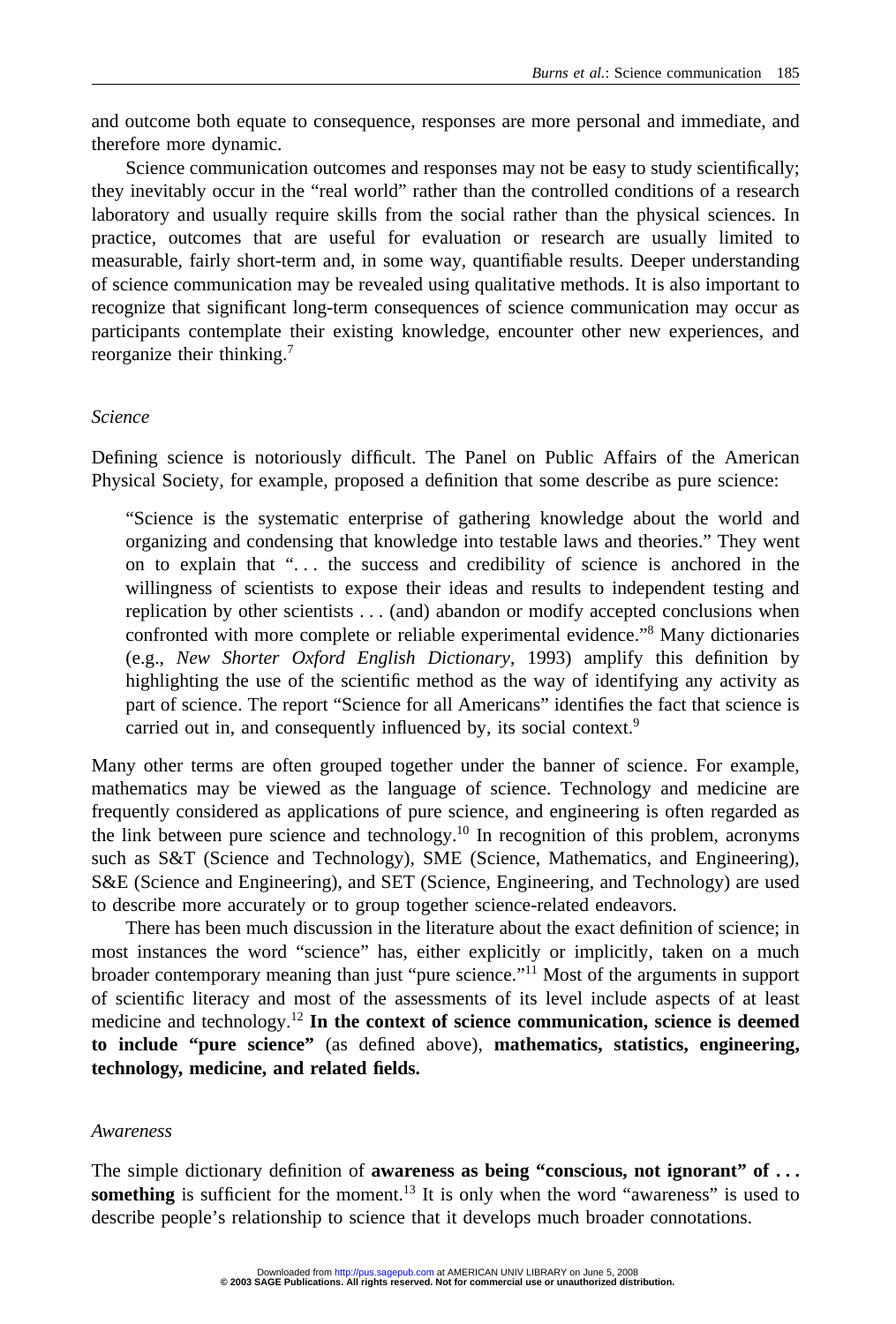#### *Understanding*

Defining the concept of understanding is not as straightforward as it would at first appear.<sup>14</sup> Specifically, the meaning of the word "understanding" cannot be equated to the simple dictionary definition of acceptance or consent.

Although there is little disagreement that understanding, in itself, is a good thing, there is evidence to suggest that under some social conditions people will deliberately choose ignorance.<sup>15</sup> For example, Gregory and Miller report the case where nuclear workers would rather trust their colleagues to provide a safe work environment than attempt to understand the health risks of alpha, beta and gamma radiation themselves.<sup>16</sup>

Understanding is not a binary condition, something that you either have or you don't have,17 but rather **a developing comprehension of both the meaning and implications of some knowledge, action or process based on appropriate commonly accepted principles**. For scientific understanding, the appropriate commonly accepted principles would be science's theories, laws, and processes identified in the science section together with some appreciation of their ramifications.

#### *Communication*

A large portion of this paper could be devoted to discussing and defining the single word "communication." Numerous communication models have been proposed over the years, but each of these models was based on slightly different assumptions about, or definitions of, communication.18 A subset of these has been applied, with mixed results, to the communication of science.19 What is clear is that any communication that involves the general public is complex and highly contextual. Simple linear models (transfer of information from sender to receiver via a medium) and diffusion models (disperse the information widely and let it soak in) do not adequately represent the science communication process. More recent models recognize the importance of context and social negotiation of meaning, and have been more successful in explaining the complexities of communication. $20$ 

Schirato and Yell (1997) propose a definition based on this point of view. They simply define **communication as ". . . the practice of producing and negotiating meanings, a practice which always takes place under specific social, cultural and political conditions."**<sup>21</sup> The following terms are actually labels for established fields. As such, their meaning is defined, not so much by the definition of their component words, but by the aims of the field that they represent.

#### *Public Awareness of Science (PAS)*

Learning about science can occur in either formal or informal settings.<sup>22</sup> Science education at primary, secondary, and tertiary institutions is the usual formal setting, while informal settings are commonly grouped under the label of either "public awareness of science" or "public understanding of science."

Gilbert, Stocklmayer, and Garnett (1999) defined the **public awareness of science (PAS) as a set of positive attitudes toward science (and technology) that are evidenced by a series of skills and behavioral intentions**. But PAS does not stop there:

The skills of accessing scientific and technological knowledge and a sense of ownership of that knowledge will impart a confidence to explore its ramifications. This will lead, at some time, to an understanding of key ideas/products and how they came about, to an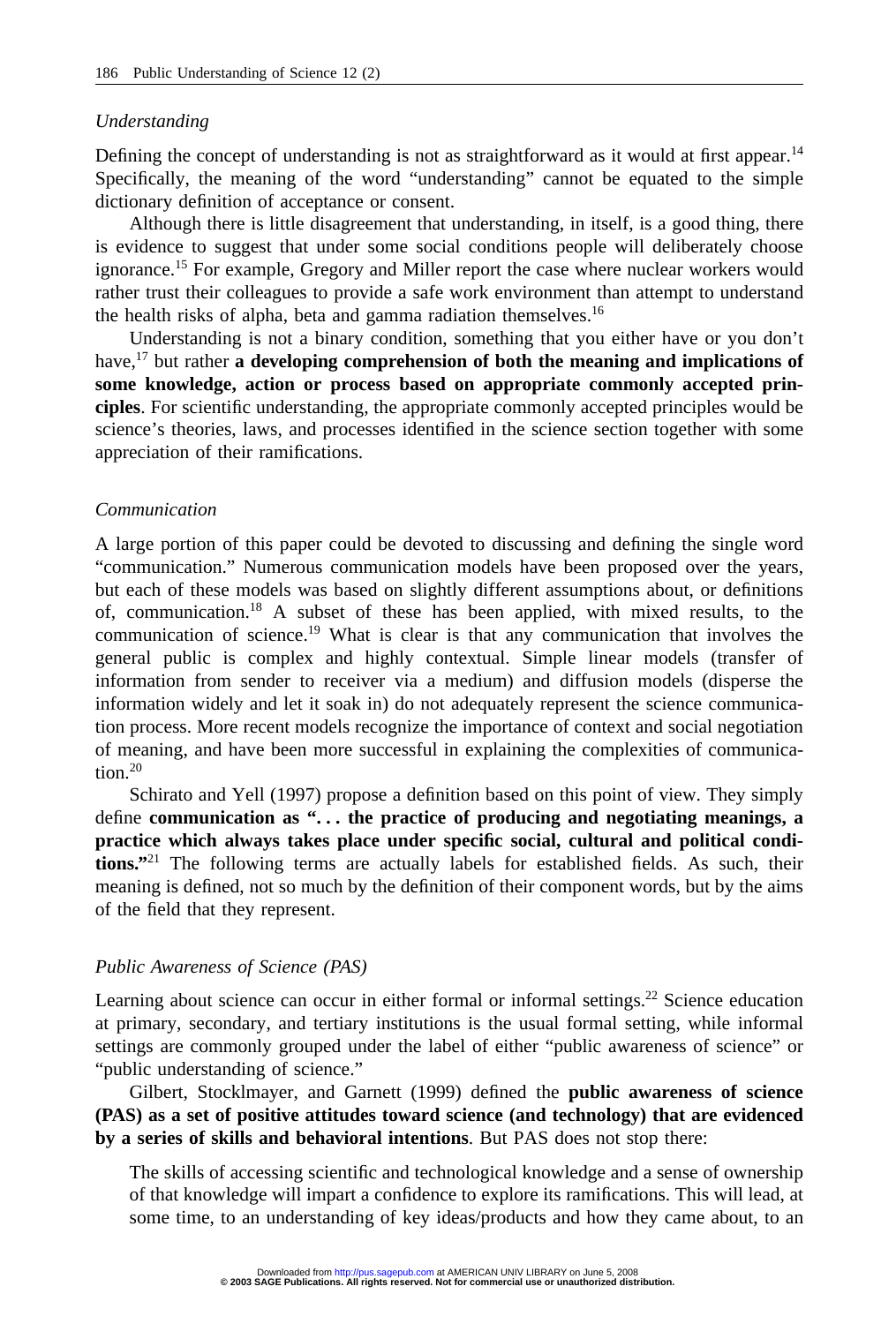evaluation of the status of scientific and technological knowledge and its significance for personal, social and economic life.<sup>23</sup>

On occasions, the term "public awareness of science" has been used as a synonym for "public understanding of science." Their aims are similar and their boundaries do overlap, but PAS is predominantly about *attitudes* toward science. PAS may be regarded as a prerequisite—in fact, a fundamental component—of PUS and scientific literacy.

# *Public Understanding of Science (PUS)*

A clear definition of public understanding of science is useful because, as Wynne remarked, "public understanding of science (PUS) is a wide and ill-defined area involving several different disciplinary perspectives."24

The House of Lords' "Science and Society" report defined the public understanding of science in general terms as the:

. . . understanding of scientific matters by non-experts. This cannot of course mean a comprehensive knowledge of all branches of science. It may however include understanding of the nature of scientific methods . . . awareness of current scientific advances and their implications. Public understanding of science has become a shorthand term for all forms of outreach (in the UK) by the scientific community, or by others on their behalf (e.g., science writers, museums, event organisers), to the public at large, aimed at improving that understanding.25

In the context of science education, Millar proposed three aspects of an understanding of science that may be generalized to concisely define **the public understanding of science as:**<sup>26</sup>

- 1. "Understanding of science *content,* or substantive scientific knowledge (known as *content*).27
- 2. Understanding of the *methods of enquiry* (so-called *process*).28
- 3. **Understanding of** *science as a social enterprise*." (Awareness of the impact of science on individuals and society; an extensive dimension summarized by the label of *social factors*).29

Jenkins uses the terms *conceptual*, *procedural*, and *affective* to describe comparable aspects, while Paisley identifies a similar list of prerequisites for scientific literacy.<sup>30</sup>

# *Scientific Literacy (SL)*

The interpretation of scientific literacy has changed somewhat over the years, moving from the ability to read and comprehend science-related articles to its present emphasis on understanding and applying scientific principles to everyday life. Although the meaning of the term scientific literacy is sometimes not clear, this condition is due to its complex and dynamic nature rather than to a lack of definition.<sup>31</sup>

Early definitions of scientific literacy tended to prescribe extensive lists of skills or attitudes. In 1975, Shen proposed three broad categories.<sup>32</sup>

- 1. *Practical scientific literacy,* is scientific knowledge that can be applied to help solve practical problems. (Maienschein et al. called this *science literacy.*) 33
- 2. *Civic scientific literacy* enables a citizen ". . . to become more aware of science and science-related issues so that he and his representatives would not shy away from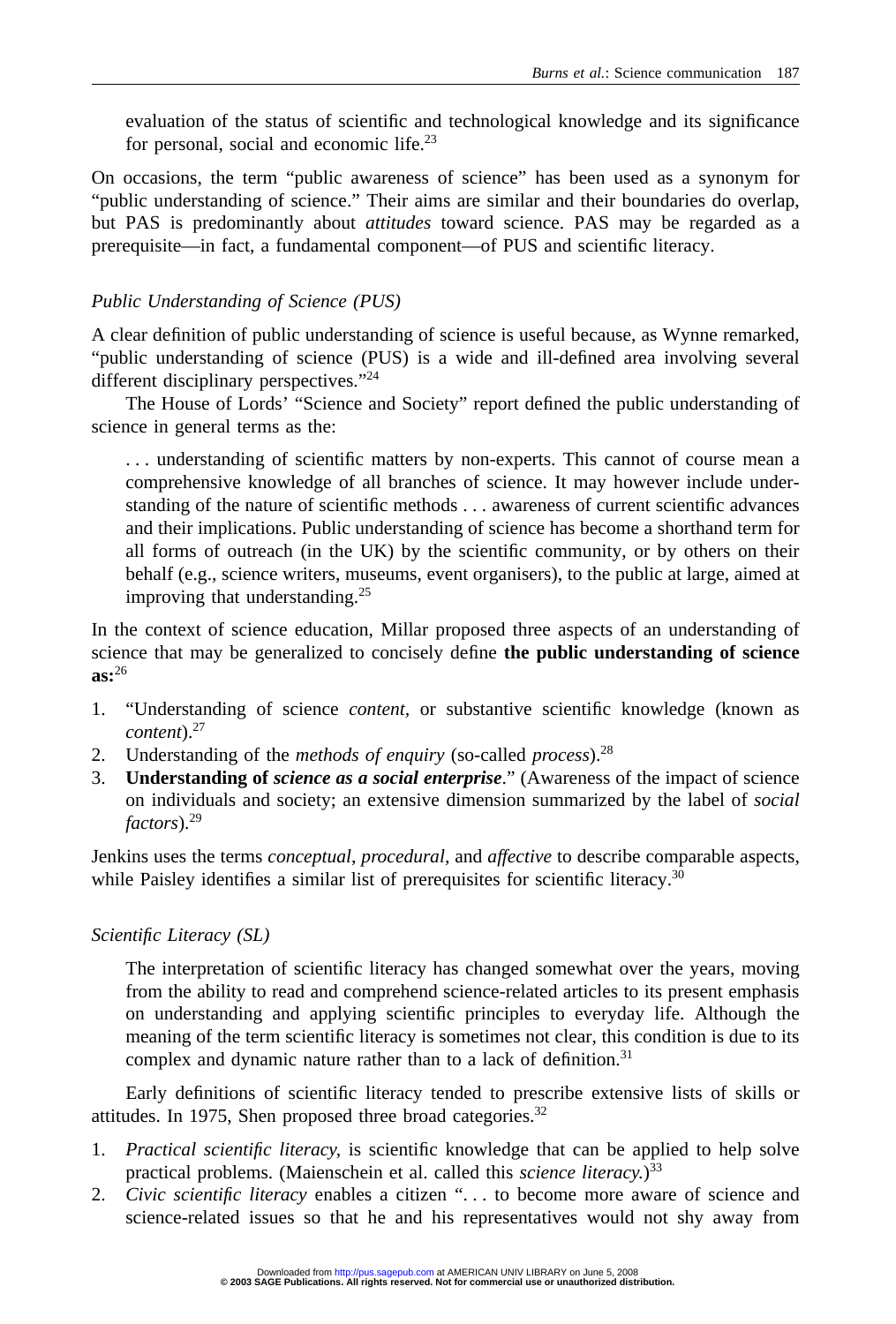bringing their common sense to bear upon such issues and thus participate more fully in the democratic processes of an increasingly technological society."34

3. *Cultural scientific literacy,* is an appreciation of science as a major human achievement, "... arguably the greatest achievement of our culture."<sup>35</sup>

Miller built on this thesis and developed his earlier research to propose that *civic* scientific literacy (category 2 above) "... should be conceptualized as involving three related dimensions:

- (a) a vocabulary of basic scientific constructs sufficient to read competing news stories in a newspaper or magazine (*content*)
- (b) an understanding of the process or nature of scientific inquiry (*process*)
- (c) some level of understanding of the impact of science and technology on individuals and on society." (*social factors*) 36

Miller, Durant and others have used an assessment of content and process dimensions to estimate the extent of public scientific literacy in many countries around the world.<sup>37</sup> These ideas developed into contemporary holistic definitions of scientific literacy such as Hacking, Goodrum, and Rennie's (below), which more broadly describe scientific literacy in terms of interrelated contexts, skills, and "ways of thinking" and acting.

**Fundamental to the ideal picture is the belief that developing scientific literacy should be the focus of science education in the compulsory years of schooling. Scientific literacy is a high priority for all citizens, helping them to be interested in and understand the world around them, to engage in the discourses of and about science, to be skeptical and questioning of claims made by others about scientific matters, to be able to identify questions, investigate and draw evidence-based conclusions, and to make informed decisions about the environment and their own health and well-being.**<sup>38</sup>

This definition was selected because it highlights that, while universal high levels of scientific literacy are not currently achievable in practice (it is an "ideal"), it is nevertheless a valid and critically important *goal* for modern society.

There are many other definitions of scientific literacy in the literature. Maienschein et al. critically reviewed definitions from the American Association for the Advancement of Science (AAAS), the National Academy of Sciences (NAS) and the National Science Foundation (NSF), and Popli compared the AAAS definition to others from Iran and India.<sup>39</sup> They found that the definitions shared very similar basic ideals but, due to differences in national interests and cultures, had slightly different contextual emphases. (See also Laughsch for a more detailed overview of scientific literacy.) $40$ 

# *Scientific Culture (SC)*

The term "scientific culture" has been used in many different ways. For example:

- 1. Scientific culture may be considered as the set of ". . . values, and ethos, practices, methods and attitudes based on universalism, logical reasoning, organized scepticism and tentativeness of empirical results" that exist *within the scientific/academic community*. 41
- 2. Researchers Godin and Gingras proposed that ". . . scientific and technological culture is the expression of all modes through which individuals and society appropriate science and technology."42 The preceding definition of scientific culture as a value system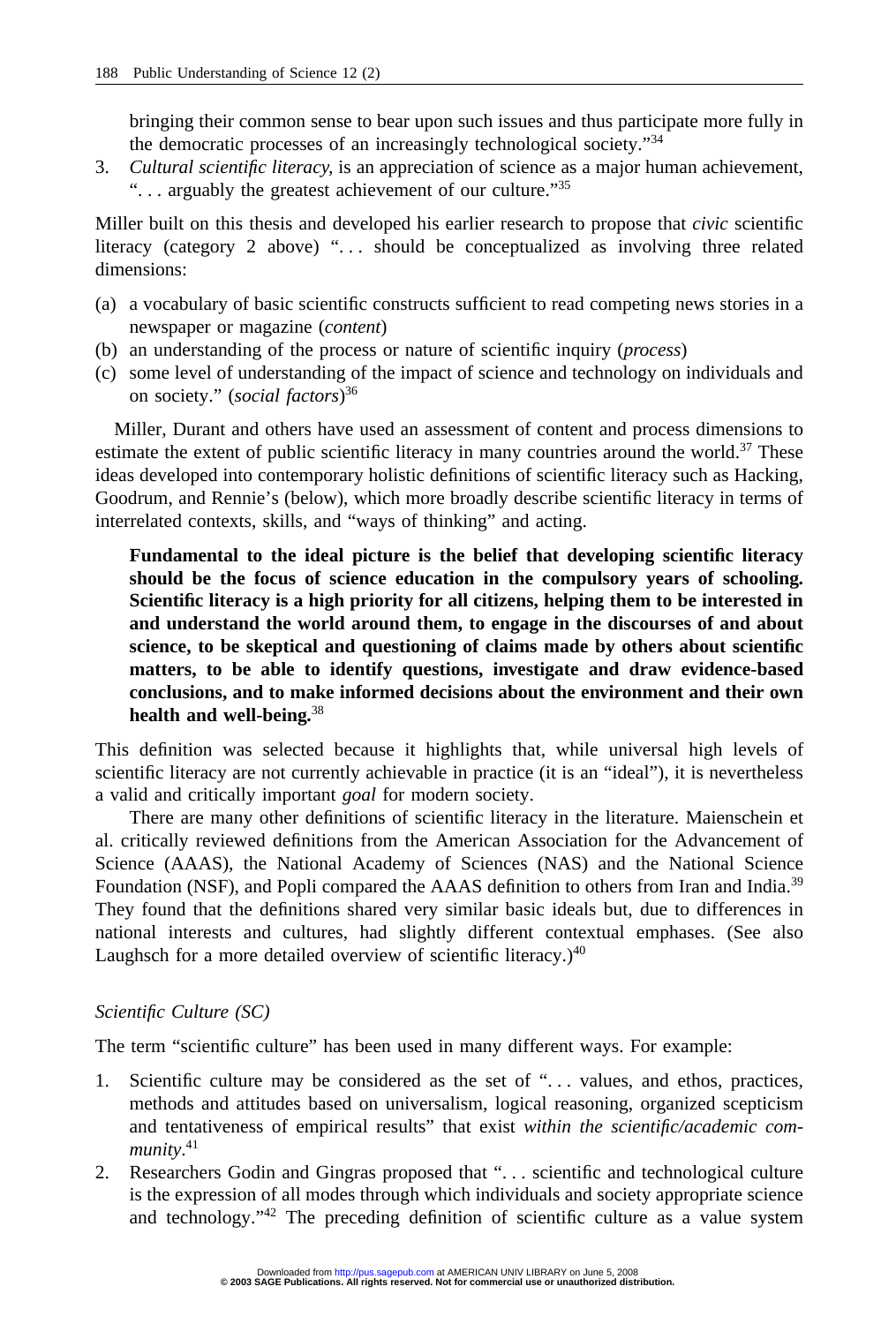belonging exclusively to scientists and academics (sub-groups within society), is a striking contrast to this denotation that depicts scientific culture as the means by which *any member of society* may access science and technology.

3. Most European nations use the words "scientific culture" (culture scientifique) to describe a field known in the UK as "public understanding of science" and USA as "scientific literacy."43 There is, however, an important additional emphasis on the cultural environment in which science and the society interact. **Scientific culture is an integrated societal value system that appreciates and promotes science,** *per se***, and widespread scientific literacy, as important pursuits.**

Although the first two versions are helpful in exploring the breadth of the topic, it is proposed that the third definition of scientific culture represents the most generally accepted and useful interpretation of the term. Australia's chief scientist, Dr. Robin Batterham, described scientific culture in Australia as needing to be ". . . a transparent framework of public support within which (science and innovation) can flourish. Public awareness and involvement in SET are important."44

# **3. Science and society: where does science communication fit in?**

Around the world there is a growing recognition that the relationship between science and the public is at a critical phase.45 During the next few years the choices made, either deliberately or by inaction, will deeply affect the future both of science and society:

On one hand, there has never been a time when the issues involving science were more exciting, the public more interested, or the opportunities more apparent. On the other hand, public confidence in scientific advice to the (UK) government has been rocked by a series of events . . . and many people are deeply uneasy about the huge opportunities presented by areas of science . . . which seem to be advancing far ahead of their awareness and assent.46

In addition, surveys suggest that the public does not know much about science, and it appears that scientists don't know much about the public.<sup>47</sup> Recent surveys indicate continued high levels of interest *in* science but continuing low levels of assessable understanding of science.<sup>48</sup> This is in spite of extensive government-supported science promotion and education programs, especially in the USA and UK.

Together, the name "public understanding of science," and the interpretation of early surveys of scientific literacy resulted in the so-called *deficit model* of public understanding of science.49 This model characterized the public as having inadequate knowledge, and science as having all the required knowledge. Critics have pointed out that surveys, which identify the public as being deficient in scientific knowledge, may not adequately address the true complexity of the issue. $50$ 

For example, do the polls indicate widespread scientific illiteracy or do they really just capture the public's ambivalence to science (or at least to the aspects of science that were assessed)? Is it realistic to test the public's knowledge of scientific facts?<sup>51</sup> If so, which ones? How able are survey questions, particularly multiple choice questions, to capture the public's true knowledge of and attitudes toward science? Why should the public be expected to be more literate in scientific matters than others; for example politics, art, music or literature?<sup>52</sup> And how do social and cultural factors influence the results?<sup>53</sup>

About a decade ago studies by Wynne, Irwin, Latour, Collins, and Pinch, Jenkins, Layton, Yearley, McGill, and Davey promoted a new model that became known as the *contextual approach*: 54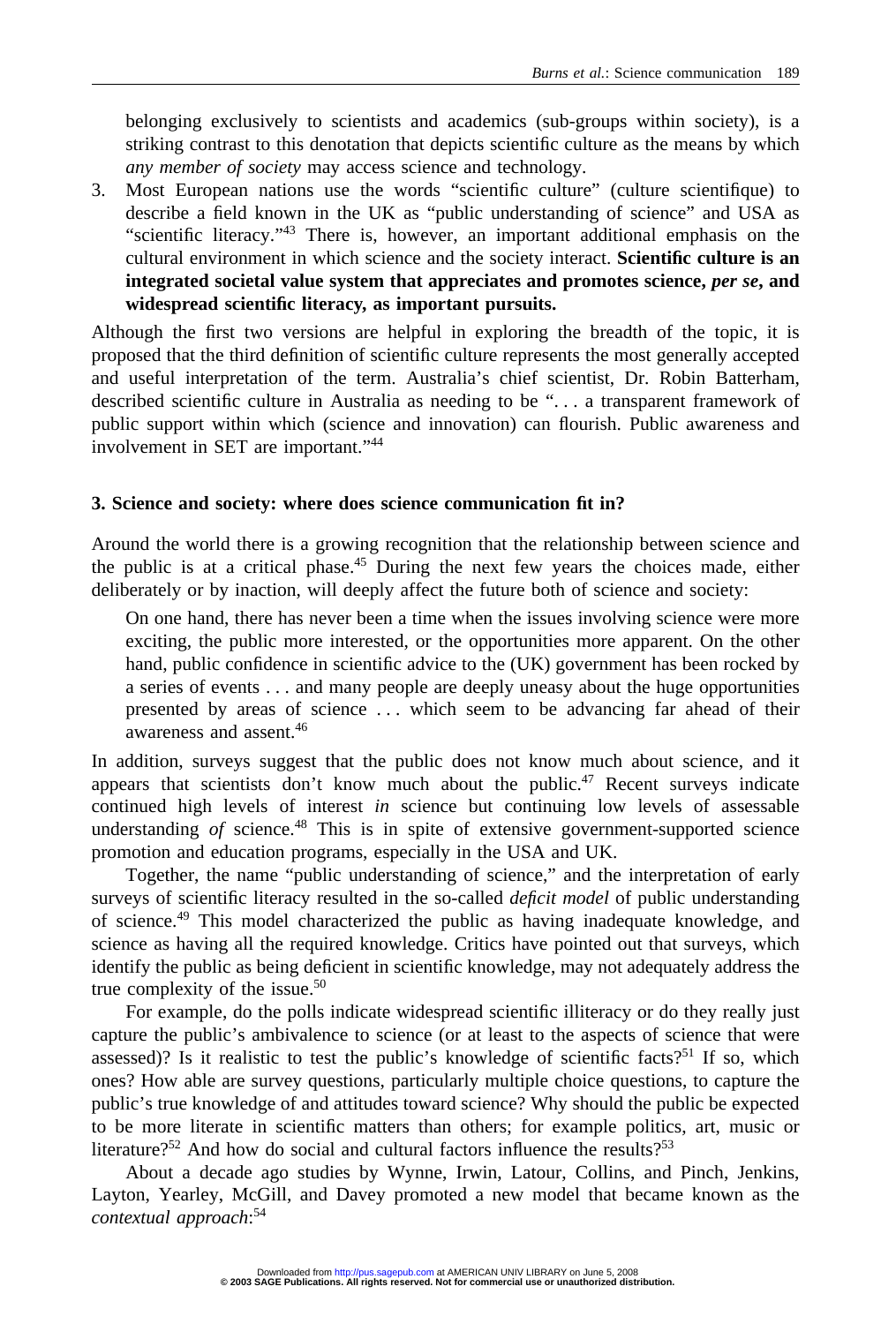The deficit model is asymmetrical: it depicts communication as a one-way flow from science to its publics . . . (whereas) The contextual model explores the ramifications of its very different root metaphor; the interaction between science and its publics. In consequence, the contextual model is symmetrical: It depicts communication as a twoway flow between science and its publics. The contextual model implies an active public: it requires a rhetoric of reconstruction in which public understanding is the joint creation of scientific and local knowledge . . . In this model, communication is not solely cognitive; ethical and political concerns are always relevant.<sup>55</sup>

In the UK, the title of the House of Lords report, "Science and Society", is being promoted to replace the PUS label and identify that nation's commitment to the contextual approach.<sup>56</sup> The aim is for science and society to start working together in ways that are positive, inclusive, and productive. Science communication is a vital part of that process.

# **4. Science communication: a contemporary definition**

It is apparent that, while the terms public awareness of science, public understanding of science, scientific literacy, and scientific culture should not be used interchangeably, considerable commonality does exist between them. They have broadly compatible aims but different philosophies, approaches and emphases. In essence:

- Public awareness of science aims to stimulate *awareness* of, and positive attitudes (or *opinions*) towards science.
- Public understanding of science, as the name suggests, focuses on *understanding* science: its content, processes, and social factors.
- Scientific literacy is the ideal situation where people are *aware* of, *interested* and *involved* in, form *opinions* about, and seek to *understand* science.
- Scientific culture is a society-wide environment that appreciates and supports science and scientific literacy. It has important *social* and *aesthetic* (affective) aspects.

The aims of scientific awareness, understanding, literacy, and culture may be distilled into five broad *personal* responses to science. If sufficient people exhibit these responses, then they may be considered as applying to *the public*. These personal responses may be grouped under the label AEIOU (the vowel analogy): **A**wareness of science; **E**njoyment or other affective responses to science; **I**nterest in science; the forming, reforming or confirming of science-related **O**pinions (or attitudes); and **U**nderstanding of science. **The vowel analogy— AEIOU—is a concise label that personalizes the impersonal aims of scientific awareness, understanding, literacy and culture, and thereby defines the purpose of science communication.**

To date, science communication has not been clearly defined. "Science communication is typically thought of as the activities of professional communicators (journalists, public information officers, scientists themselves)" or simply as ". . . the promotion of the public understanding of science  $\ldots$ <sup>57</sup>

The 2000 report "Science and the public: A review of science communication and public attitudes to science in Britain" defines science communication as a term that "encompasses communication between:

- groups within the scientific community, including those in academia and industry
- the scientific community and the media
- the scientific community and the public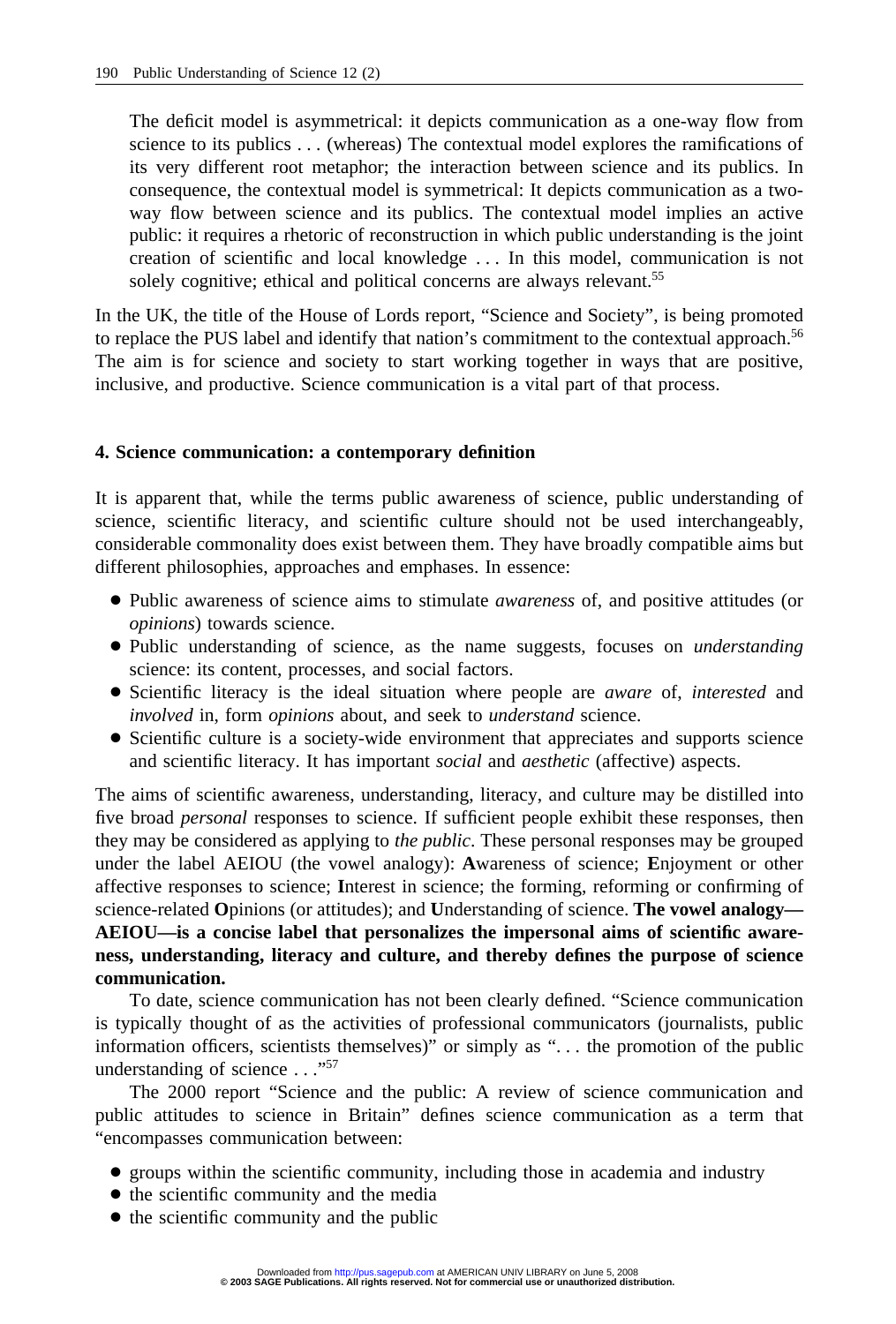- the scientific community and government, or others in positions of power and/or authority
- the scientific community and government, or others who influence policy
- industry and the public
- the media (including museums and science centres) and the public
- the government and the public."<sup>58</sup>

This definition is useful in that it identifies the important participants in science communication, however it is lacking in that it is descriptive only. It does not address the how or why of science communication. It is deficient in the same way as, for example, the hypothetical person who defines teaching as "what teachers do." The definitions aren't wrong; they just don't extend understanding.

Bryant elegantly defined science communication as ". . . the processes by which the culture and knowledge of science are absorbed into the culture of the wider community."59 The strength of this denotation is that it identifies the intangible cultural aspects of science communication. It also identifies science communication as a continual process, rather than a one-off, linear activity.

Some care is required though. Undoubtedly science communication is a process; however it is not *just* a process. It should never be done for its own sake, in an ad hoc or inappropriate manner. For science communication to be effective*—in fact, to allow any valid assessment of its effectiveness—*it must always have predetermined and appropriate aims.

Figure 1 provides a definition of science communication that builds on the preceding discussion and related definitions.

As an area of study, science communication has a short history. Although its boundaries within the general field of scientific literacy and with other disciplines are often quite indistinct, it is nevertheless an identifiable and vitally important area of practice and research.

SCIENCE COMMUNICATION (SciCom) may be defined as the use of appropriate skills, media, activities, and dialogue to produce one or more of the following personal responses to science (the vowel analogy)

**A**wareness, including familiarity with new aspects of science

**E**njoyment or other affective responses, e.g. appreciating science as entertainment or art

**I**nterest, as evidenced by voluntary involvement with science or its communication

**O**pinions, the forming, reforming, or confirming of science-related attitudes

**U**nderstanding of science, its content, processes, and social factors

Science communication may involve science practitioners, mediators, and other members of the general public, either peer-to-peer or between groups.

> **Figure 1.** The AEIOU definition of science communication. This definition clarifies the purpose and characteristics of science communication and provides a basis for evaluating its effectiveness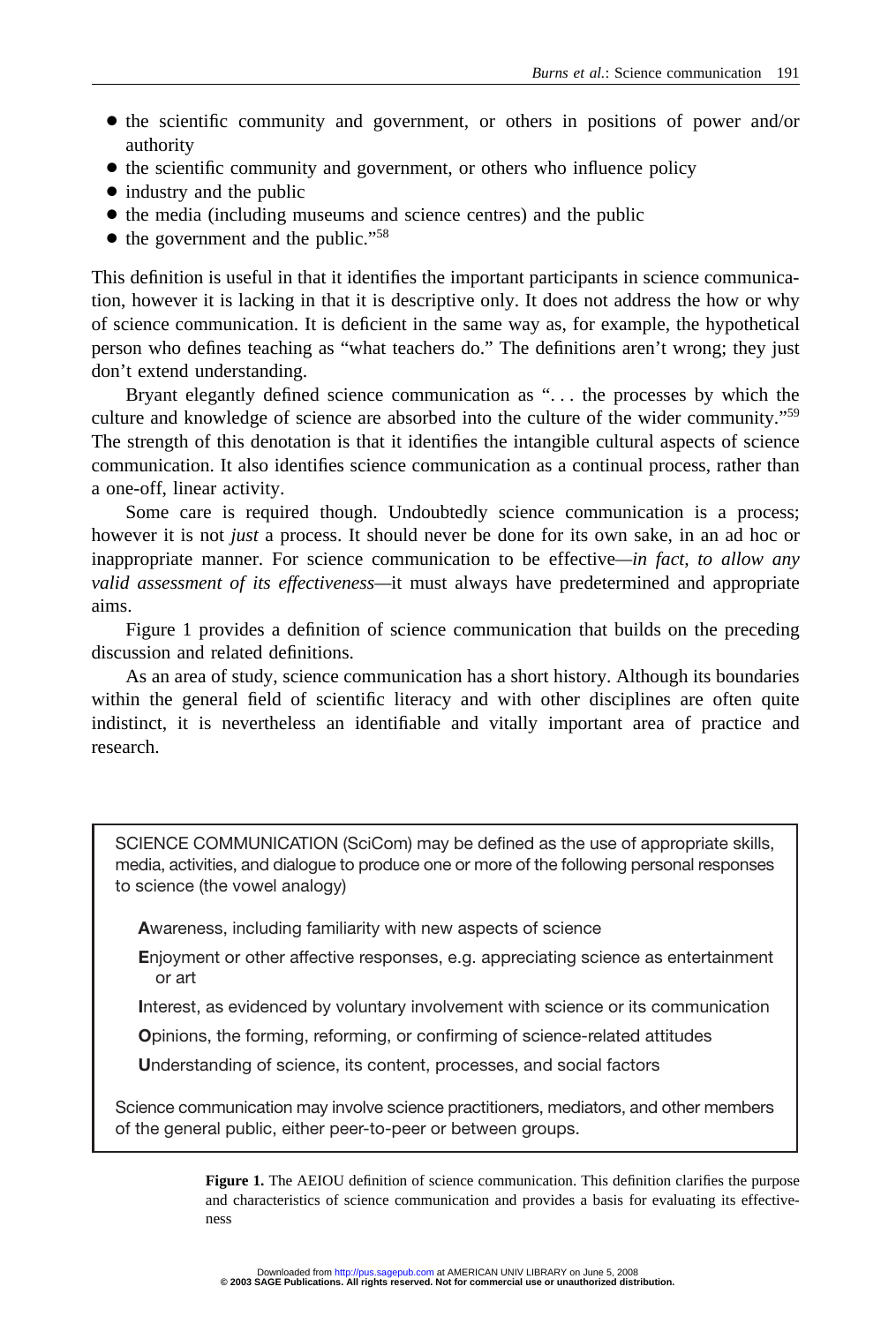#### **5. Focusing on science communication**

The following sections illustrate and examine the proposed definition in greater detail.

*Modelling science communication: a mountain-climbing analogy*

"... an analogue to 'You are what you eat,' is 'You know what you display.'"<sup>60</sup>

How then can science communication be modeled, or displayed?

The "two stage" representation or the classical "canonical account" are currently the most widely accepted pictorial representations of science communication.<sup>61</sup> These models have two circles: one representing scientists and the other the public. (The canonical account has a third circle labeled "media.") The arrow connecting the scientists to the public (via media) represents science communication and is carried out by specialists known as mediators, science communicators, or the media.

These models appear simple and robust, however they are unsuitable because they are based on outdated linear communication models. Science communication is implicitly defined as a transfer process from scientist to public (via media). This is a significant impediment to effective science communication within the contextual model of science and society.

In the context of formal science education, Koballa, Kemp, and Evans proposed a model of an individual's scientific literacy that could be visualized as a landscape of mountain-like peaks and valley-like troughs on a three-dimensional x-y-z axis. The position of the peak along the y horizontal axis indicated the *domain* or area of literacy, for example knowledge about the physical sciences, earth sciences, or the history of science. The height of the peak in the vertical, z direction represents the *level* of personal achievement within that domain, the higher the peak the greater the literacy in that particular domain. The depth of the peak (ie the x dimension in the x-y horizontal plane) reflected the *value* that the person associated with the domain; a very broad base would indicate that a particular domain was very important to a certain individual.<sup>62</sup>

A simple holistic model that identifies the essential characteristics of science communication is proposed. It shares some of the Koballa et al., "3-dimensional landscape of scientific literacy," however the analogy presented here depicts a much wider field, which includes informal learning contexts. There are significant differences between the two analogies. Figure 2 attempts to visualise the 'big picture' of science and society.

Without being overly simplistic or trying to wring too much from the mountainclimbing analogy, the following points should be considered.

Developing literacy in one particular area of science may be likened to climbing a mountain. It is dynamic, participatory, and it inevitably changes the participant's view of the world. This climbing process is facilitated by science communication. Appropriate skills, media, activities, and dialogue are used to improve *individuals'* awareness, enjoyment, interest, opinions, or understanding (AEIOU) of science. When viewed at the *public* level, this is equivalent to moving upward through the continuum of public awareness of science, public understanding of science, and scientific literacy shown in figure 2.

It is necessary to address the following common misconceptions:

- 1. Science communication will not always cause an immediate increase in scientific literacy. Many participants will experience an increased interest in, or a change of attitude toward, science that may at some later time lead to enhanced scientific literacy.<sup>64</sup>
- 2. It is often incorrectly assumed that science communication is *solely* for the benefit of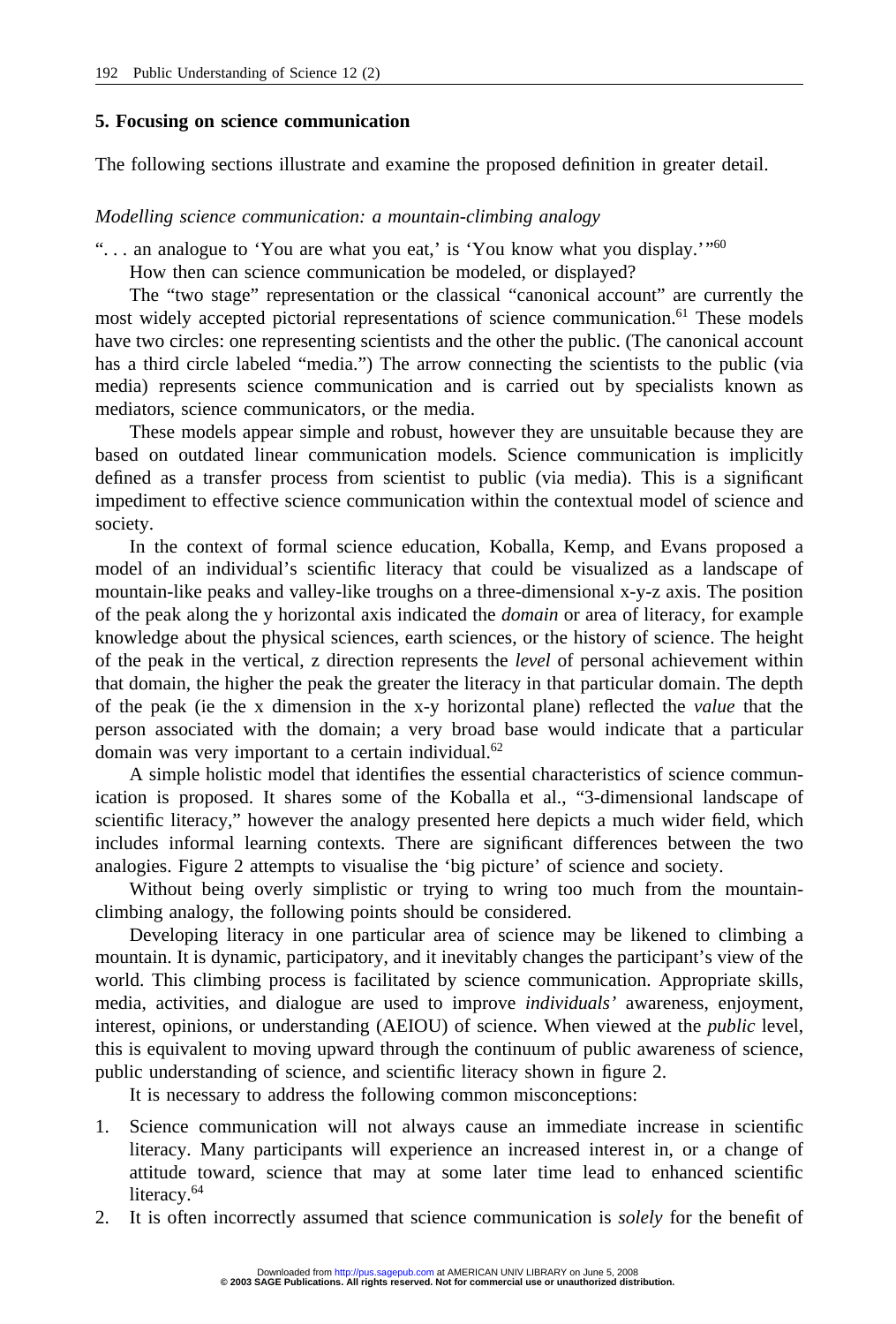

Literacy domains

**Figure 2.** A mountain-climbing analogy. A unifying structure that fits public awareness of science, public understanding of science, scientific culture, scientific literacy and science communication together into one big picture of science and society<sup>63</sup>

the lay-public, but this is not the case. Science practitioners and mediators, as well as other science-related groups including scientific businesses, politicians, decisionmakers, and members of the media, may benefit from using the tools of science communication to share scientific messages. Furthermore, the need to explain complex issues in lay terms can lead to new perspectives on a topic and a deeper understanding of the field by the professional.

- 3. Science is actually an expansive mountain range (i.e., multiple literacy's), not a single peak. There are many different areas of S&T as well as other cultural literacy's scattered across the horizontal plane of domains, and each one could be considered a mountain in its own right. For example Paisley identified at least 44 major topical literacy's in US journals and popular media covering such areas as business, computers, health, information, media, politics, religion and technology.<sup>65</sup>
- 4. A person's mountain range profile (the extent of literacy, in a variety of domains) is unique but will change over time as the individual ". . . learns, or forgets science skills and knowledge, or comes to value different areas in new ways."66
- 5. Scientists are not at the top of the mountain and the lay public at the bottom. While some scientists may be at the top of one or two mountains, they will be at the foot of many more. "Indeed, given the current state of scientific specialization, ignorance about a particular domain of science is almost as great among scientists working in another domain as it is among lay people."67 All people are somewhere between a plain and a peak.

*Public awareness of science* begins the scientific literacy ascent. The awareness that a mountain (a scientific domain) exists may lead to the subsequent adoption of the skills and methods required to ascend it.<sup>68</sup> Public understanding of science is the consequence of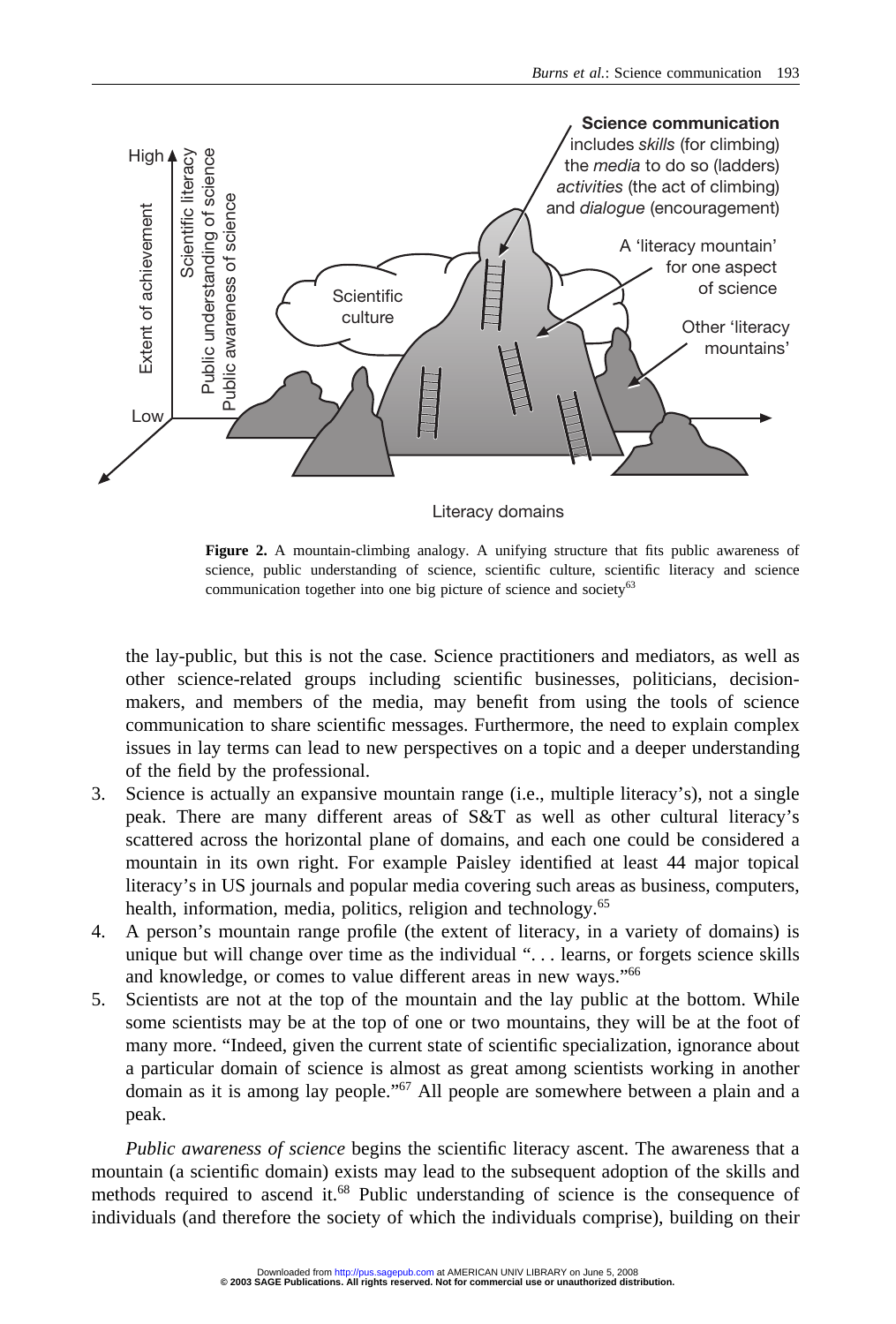awareness of science to achieve higher levels of comprehension and application of scientific matters.

The summit of *scientific literacy* is a very high objective. The proposition that relatively few people will achieve it in practice, has been the source of criticism of scientific literacy.69 In society (i.e., outside the specific context of formal education), scientific literacy may be considered as people's mean altitude—the extent to which they have achieved literacy within the science mountain range. By this measure, some level of scientific literacy is achievable for all people.

*Scientific culture* (depicted by the cloud) is the all-encompassing atmosphere that motivates and sustains climbers, like Koballa's third dimension of "values."70 Without this vital atmosphere of scientific culture, people would find it socially, politically, or personally unacceptable to begin to climb. Even if they did commence an ascent, without the support of scientific culture, their journey would be stalled in the same way that smoke or pollution in the air may halt a real climber. Scientific culture makes climbing (increased involvement in science) valuable and worthy of the required effort.

Science communicators (mediators) may be thought of as the mountain guides. They teach people how to climb (skills), provide ladders (media), assist with the actual climbing event (activities), and keep climbers informed about progress, possible dangers, and other issues related to the climb (dialogue).

Ladders and science communication work in two ways, for ascent and descent. This is not to suggest that science communication can be used to reduce a person's scientific literacy, rather it allows access between people at different levels. Scientists, mediators and other groups with higher levels of scientific literacy are able to learn something from groups at lower levels of scientific literacy. Many scientists, including such famous identities as Einstein and Feynman, have acknowledged the benefits *to scientists* of communicating their work with the public. This sharing of knowledge may develop the scientists' communication skills, clarify their understanding, and provide useful feedback and a fresh perspective on various issues. There are, of course, similar benefits to science practitioners when they use science communication with their peers.

Once one mountain has been tackled, even if the summit was not reached (i.e., there was an increase in scientific awareness, in some aspect of science), the prospect of climbing the next peak is not as difficult; the climber may even find the experience enjoyable.

# *The science communication tool kit*

The proposed definition identifies skills, media, activities, and dialogue as enabling the processes of science communication. They may be thought of as the tools of science communication.

*Skills.* Various personal skills are the intangible basis of science communication. The skills may directly relate to communicating science at an interpersonal or public level, or more indirectly applied to designing, organizing or facilitating science activities.

An increasing number of science communication courses are being offered at various centers around the world.<sup>71</sup> While many of these courses focus on science journalism, others teach a broader range of skills that enable science workers to communicate more effectively with each other and with the general public. For example, Australia's most well known qualification in science communication, the Graduate Diploma in Scientific Communication from the Australian National University (ANU), selects science graduates and provides them with training and experience in theoretical and practical aspects of science communication.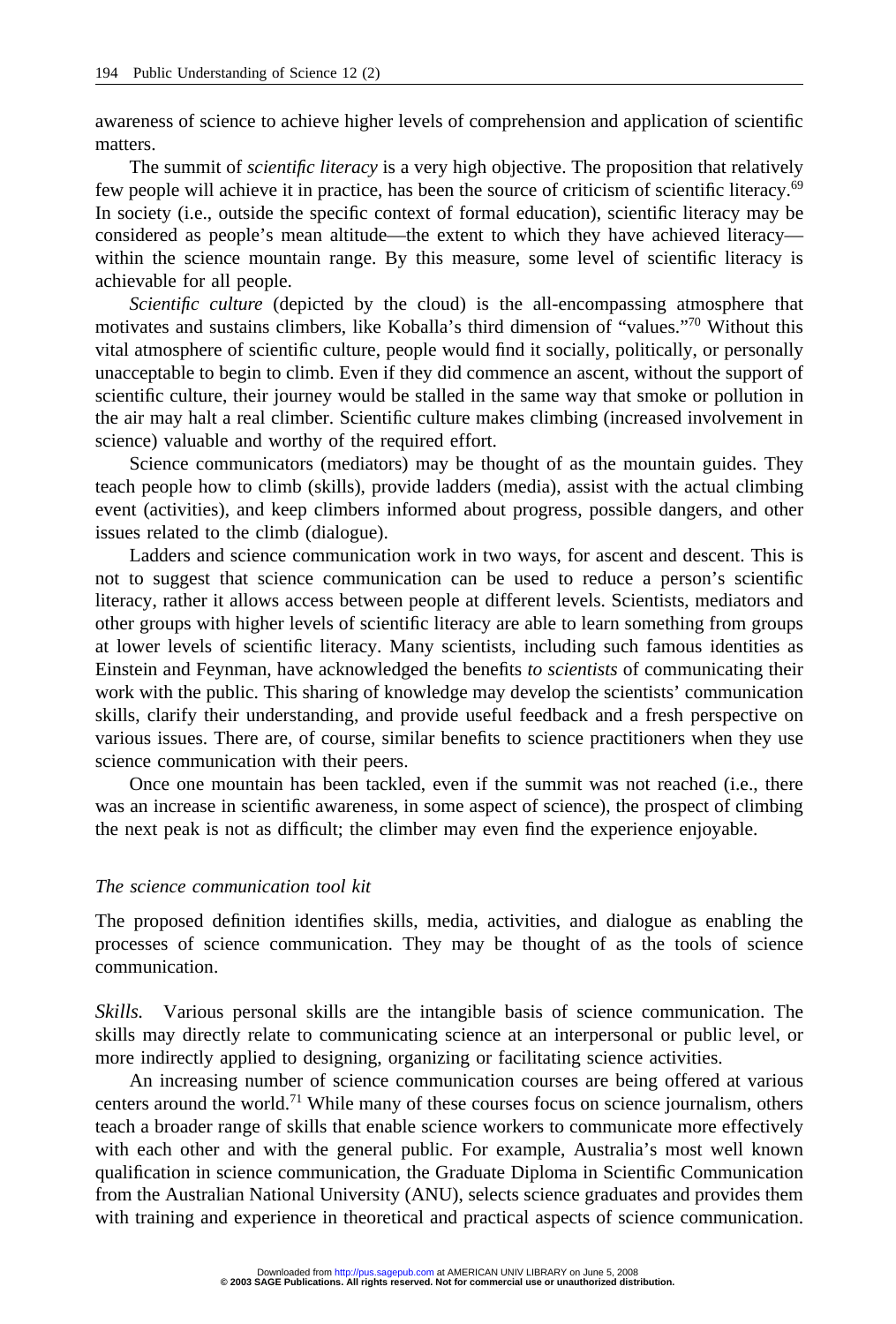The program provides extensive opportunities to develop and refine science communication skills. Practical work includes presenting science shows and interactive displays across Australia with the Shell-Questacon Science Circus; working with the public in media and museum situations; and developing organizational, teamwork, administrative, financial, design, and construction skills.

*Media and activities.* A wide variety of media and activities are necessary to cater for the large range of personalities, learning styles, social and educational backgrounds that people bring to their experience with science. Although the following list is far from comprehensive, it gives a broad overview of some common approaches. Examples of formal science communication which, like formal learning, "... typically are well structured, compulsory, assessed, planned, and solitary" include:<sup>72</sup>

- Science education at schools, colleges, and universities that may include lectures, tutorials, workshops, laboratory sessions and other learning activities
- Accredited courses and training programs
- Academic and professional conferences, presentations, and seminars
- Production of science textbooks and distance education materials

Examples of informal science communication which "... are more often voluntary, nonassessed, accidental, and social" include: $73$ 

- Science centers and museums
- Media programs or coverage on film, television, radio, or in print
- Community or Internet forums on scientific topics
- Science groups, clubs and societies
- Computer-based activities on CD-ROM, DVD, or WWW
- Science shows and theatre
- Open days at universities and research organizations
- Popular science books and magazines
- Community or school-based involvement in collecting research data
- Science competitions, events and festivals

*Dialogue.* In spite of the prevailing bias toward presenting science *to* the public, science communication as defined here cannot be considered as a one-way dissemination of information to the lay public. Modern science communication is part of the contextual approach that ". . . sees the generation of new public knowledge about science much more (as) a dialogue in which, while scientists may have the scientific facts at their disposal, the members of the public concerned have local knowledge of, and interest in, the problems to be solved."74

All science practitioners are challenged to be science communicators and to enter into dialogue with their peers, with the public, and with mediators. However, in doing so, it is important to realize:

- There is a critical need for feedback in any effective communication. Even television and radio, that have been modeled as simple linear communication processes, are affected by feedback in the form of audience ratings.75
- There is a possible change of meaning with a change of context.
- Clear, consistent, appropriate and interactive dialogue is required. The use of jargon and other exclusive practices must be avoided.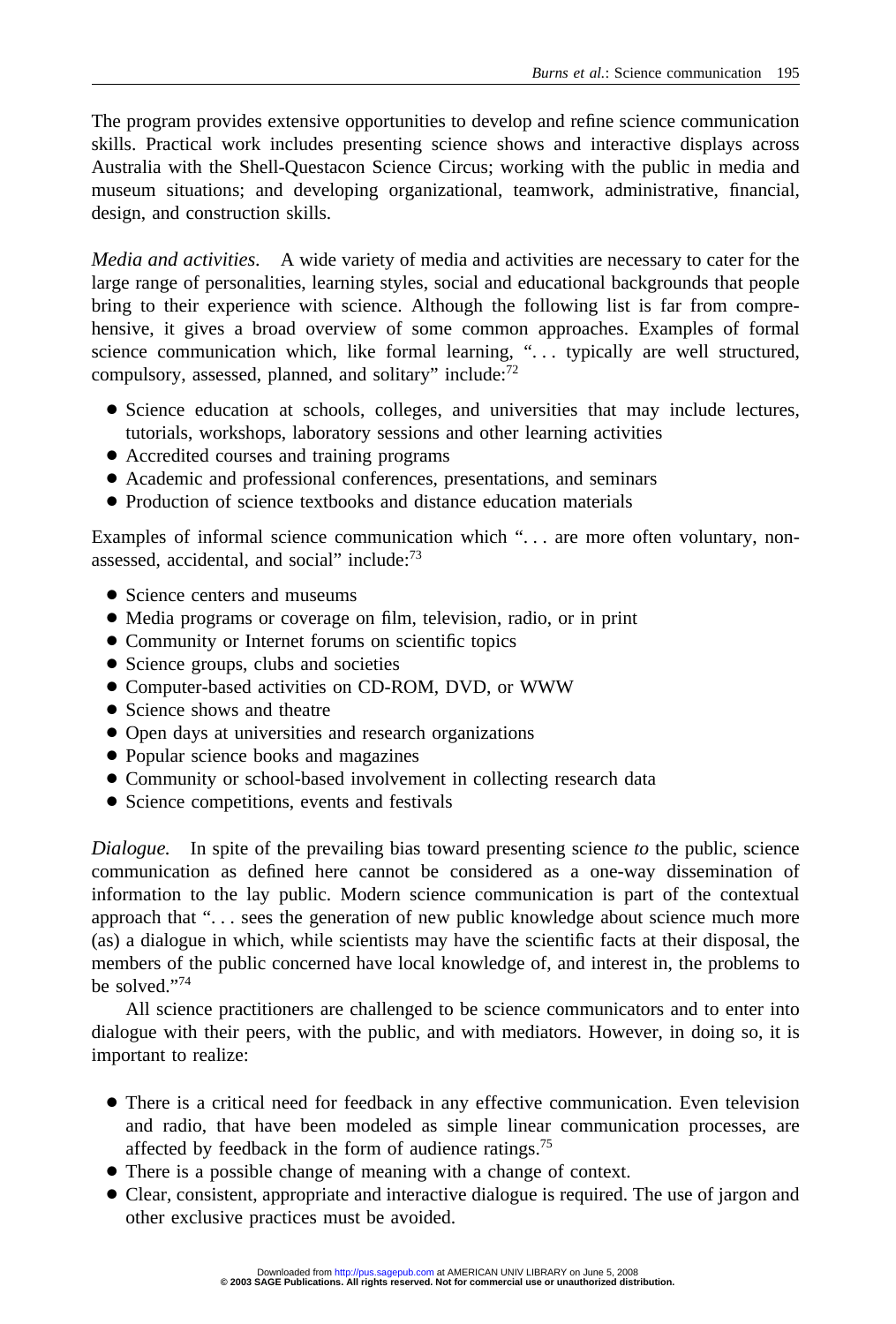● Effective science communication may provide one or more of the AEIOU responses for each of the participants including students, members of the public, industry, business or government *but also* the science practitioners and mediators.

The proposed definition of communication stressed the importance of "meaning making" (or "negotiating meaning"). This does not indicate that the facts of science are somehow made less certain. What is indicated is that the personal significance of these facts is influenced by the social, cultural and political conditions in which they were produced and promoted. Science facts, without social significance are essentially meaningless and useless to society. It is therefore critical to actively involve all participants in science communication and to frame their interactions in a meaningful context.

# *Science communication's AEIOU participant responses*

The AEIOU responses (the vowel analogy) of science communication that are discussed briefly in the following sections are not hierarchical prerequisites for scientific literacy but rather a continuum of desirable personal reactions to science communication.

*A is for awareness.* In his "Chance for Change" discussion paper, Batterham pointed out that":

Awareness and demonstration of relevance are responsibilities of all in the SET base. It is only through constructive and continuous communication between science and the community that these positive attitudes can be maintained.<sup>76</sup>

The significance of awareness should never be underestimated. By definition, awareness is the lack of ignorance, and enlightenment in almost any field is generally accepted as a good thing. For science, it provides the foundations of knowledge, broadens the mind and opens up personal and public opportunities that did not previously exist.

In the context of science museums, Jesse Shore wisely designs interactive exhibits to cater for three types of awareness:

When selecting and structuring exhibit content I consider what will attract and involve visitors who are *uninformed* or disinterested in the overall subject (the lay public). At the same time I seek ways to maintain interest of those who are *informed* (interested public) or even *specialists* (attentive public) in the material.

I view uninformed people as those *who don't know what they don't know* about a given subject. The challenge is to make them aware that a subject exists and has an effect on their lives and that they can choose to learn more about it.

The informed are those *who know what they don't know* and actively make choices about when to expand their level of knowledge on the subject.

The specialists *know*. They are likely to have greater familiarity and detailed knowledge of the subject then the exhibition developer.

The goal is to identify and communicate the fundamentals of the subject which are relevant to the *uninformed*, have enough variety to intrigue the *informed* and reinterpret the content with freshness and humor to surprise and entertain the *specialists*. (original emphasis) $^{77}$ 

The level of awareness ranges from simply exposing participants to some new aspect of science, to inspiring them to attain higher levels of scientific literacy or engaging in further science communication events.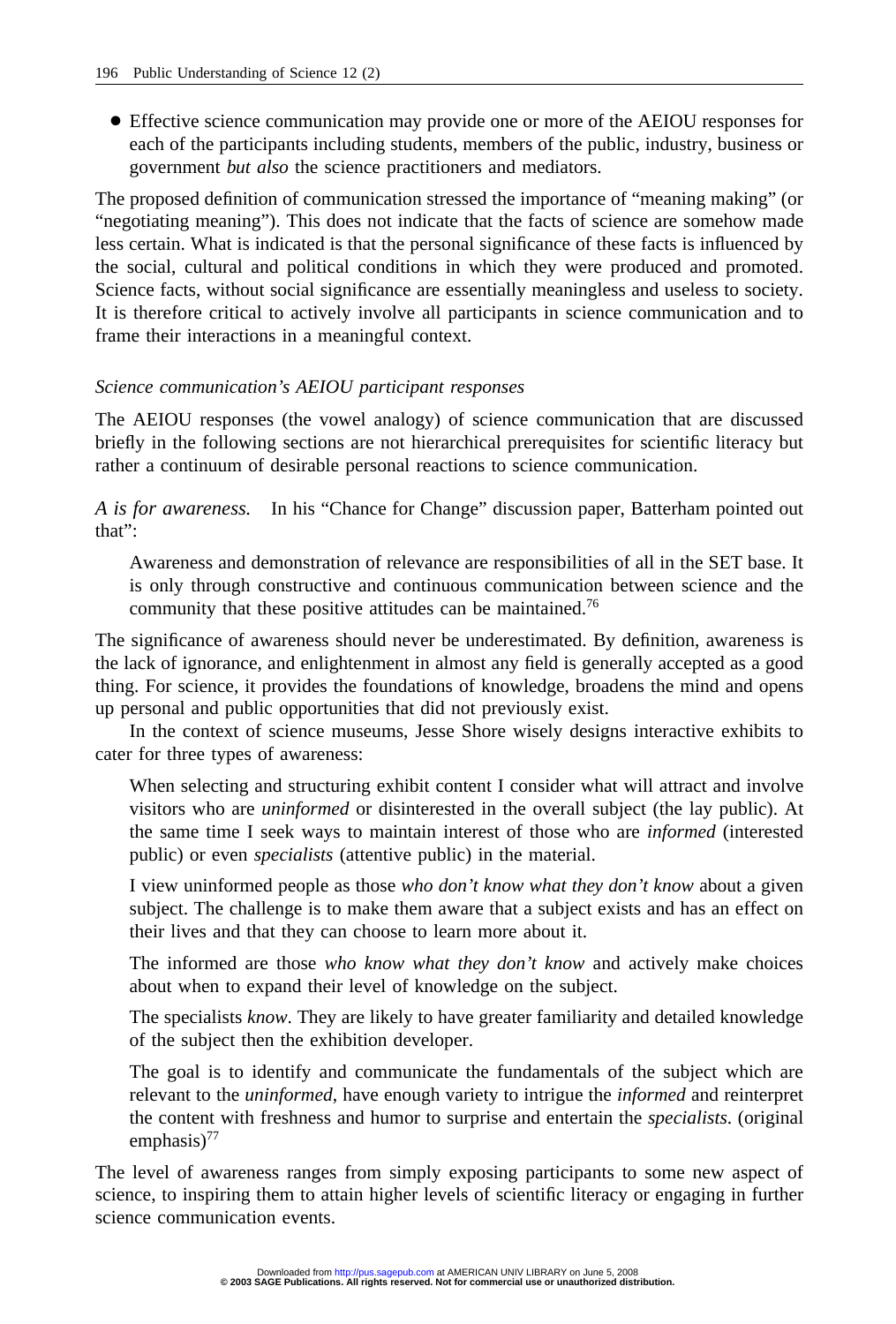*E is for enjoyment.* Enjoying science? Is this, in itself, a worthwhile result for science communication?

Yes!

Enjoyment and other affective responses may evoke positive feelings and attitudes that may lead to subsequent, deeper encounters with science. "The idea that an experience is 'just fun,' which is so often denigrated by those in the PUS domain can, in fact, have powerful (learning) consequences if followed by further positive experiences."78 Thus, enjoyment is a highly desirable component of all science communication. It also contributes to a healthy scientific culture within society.

Enjoyment of science may occur at two broad levels:

- 1. At a superficial—but nevertheless important—level, enjoyment may be described as a pleasurable experience with science as a form of entertainment or art. This may occur at science shows (live science demonstrations or theatre) and during brief visits to science centers and museums.
- 2. A deeper level of personal involvement and satisfaction is usually derived from discovering, exploring, presenting or resolving science-related matters. Examples include reading a popular science book, participating in school or community-based scientific contests and events, and protracted or repeat visits to science centers and museums.

Understanding rarely, if ever, occurs without motivation to learn, and enjoyment (an affective response) and interest (a cognitive response) are very powerful motivators. "The importance of the cognitive and affective is widely recognized in informal learning circles. Positive experiences, enjoyment and interest are recognized as valid learning outcomes of, for example, a museum visit."79

*I is for interest.* The definition of science communication proposed in this paper does not directly specify education as one of its outcomes. Instead, it suggests that science communication may be effective if it inspires as does reading a great book, entertains as listening to a fine piece of music, or involves and enthuses like a favorite sport. Whereas SL, PUS, and to a lesser extent PAS are more focused on informational or educational outcomes, science communication uses various approaches to produce a diverse range of participant responses. One of the most important is interest.

Jenkins proposed interest as a possible fourth dimension of public understanding of science.<sup>80</sup> In 1995, the editor of *Nature* suggested that "... the experience of the last decade has shown that the practical purpose of public understanding is to give young people an enthusiasm for science."81 These references reflect the general agreement that interest in science is an altogether reasonable result of science communication. Innovative and appropriate science communication activities may tap participants' personal interest or spark situational interest that may, in turn, enhance their recall and understanding of the event. $82$ Even if this does not occur, a positive increase in interest in science will contribute to an improved scientific culture.

National and international surveys indicate a strong public interest in science, technology and particularly medical science.<sup>83</sup> The challenge for science communication is to develop and channel new or pre-existing interest in science into practical outcomes that are useful for individuals and society.

A person's voluntary involvement or re-involvement with science is a strong indicator of his or her interest. (In fact, the importance of volunteers and interested supporters, in any endeavor, should never be underestimated.)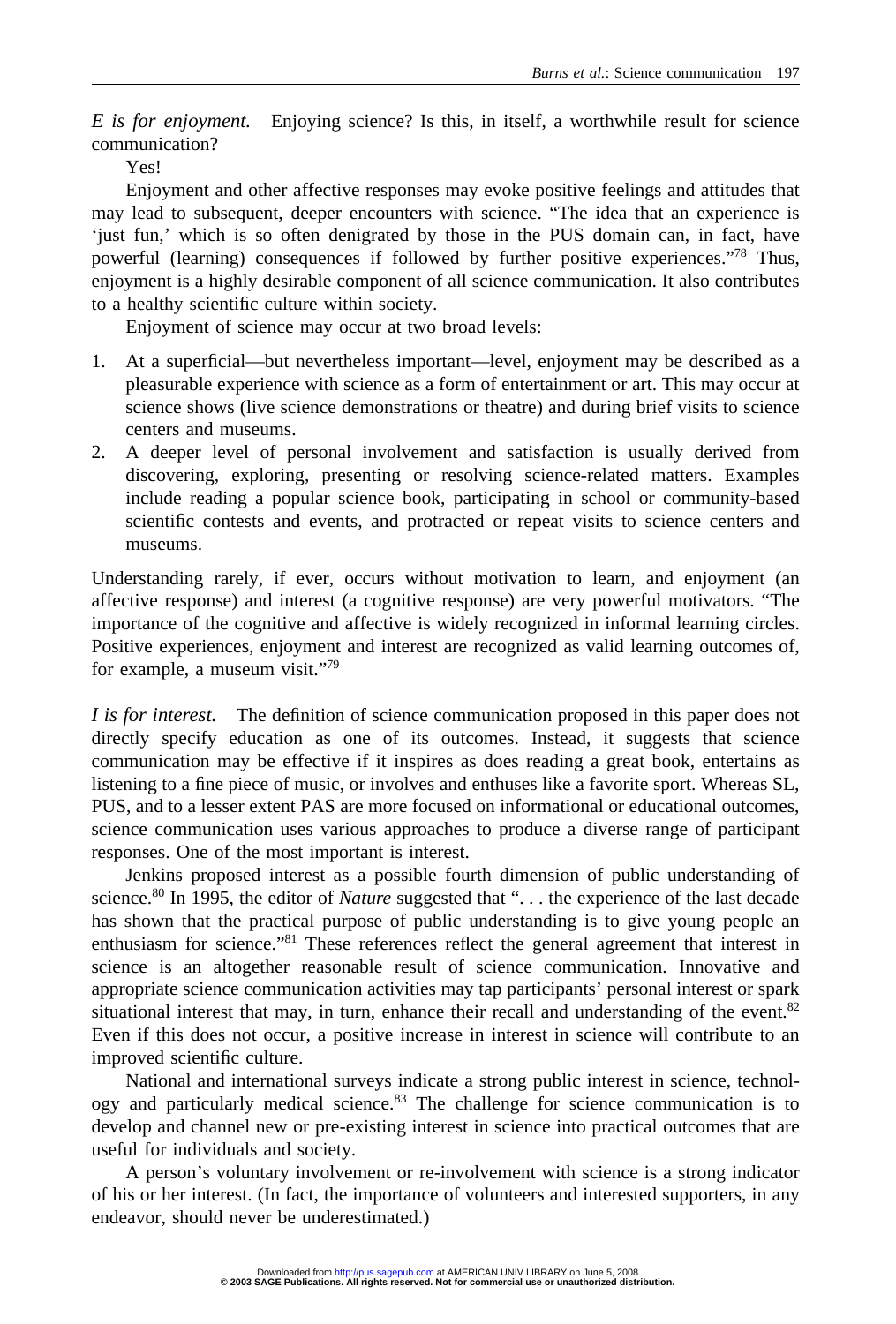A university colleague who frequently organizes public science communication events summarized this argument nicely: "The fact that some of today's audience may not have learned anything from our presentation doesn't worry me in the slightest. If we've done a professional job and interested them enough to enroll at university, then we have three years to teach them science!"<sup>84</sup>

*O is for opinion.* A person's attitude or opinion is very complex, personal, and multifaceted. Opinions are strongly linked with, and influenced by, knowledge, beliefs, and emotional reactions and consequently may be quite difficult to study.<sup>85</sup> Evans and Durrant (1995) suggested that "interest in science may well be a stronger predictor of attitudes than is scientific understanding."86

The method by which personal opinions develop and evolve can be likened to Steve Alsop's Informal Conceptual Change Model (ICCM) for learning. Alsop proposed that ". . . conceptual change depends on the learners' current conceptions . . . as well as their cognitive, affective, and conative, epistemological commitments."87 In a similar manner, the mechanism by which people alter their opinions may be influenced by their personal beliefs and understanding of the issue in question. They will modify their opinions—move from some initial to revised position—only if motivated to do so by the need to change.

The need to revise one's opinion could occur:

- If the person's understanding (cf. ICCM cognition dimension) is challenged. Alsop suggests that in the ICC model this may occur if the person becomes dissatisfied with his or her existing knowledge and it is intelligible, plausible and fruitful to change to the alternative.
- Similarly, a change of opinion may occur if there are relevant, outstanding or appealing challenges to the person's beliefs (cf. ICCM affective dimension).
- There may be reasons to revise the opinion itself (cf. ICCM conative dimension) if the alternative view is useful, trustworthy or enhances the individual's influence or control of the situation.88

Science communication is most powerful when it causes participants to reflect on, and form, reform or affirm their attitudes to science and society.

*U is for understanding.* Much has already been said about understanding. To recapitulate briefly, understanding of science includes comprehension of science content, processes, and social factors. It is a prerequisite for higher levels of scientific literacy and, particularly within the context of science communication, emphasizes applications and implications of science.

# **6. Conclusion**

Science communication has a vital part to play in modern society. It is not just about producing attractive science events. Many science communication outcomes are long-term or of a personal nature, and are therefore difficult to recognize and assess. The proposed definition identifies AEIOU (Awareness, Enjoyment, Interest, Opinion-forming, and Understanding of science) as important personal responses to science communication.

Science communication aims to enhance public scientific awareness, understanding, literacy, and culture by building AEIOU responses in its participants. It empowers the public to attain ". . . an interest in science, a confidence to talk about it, and a willingness to engage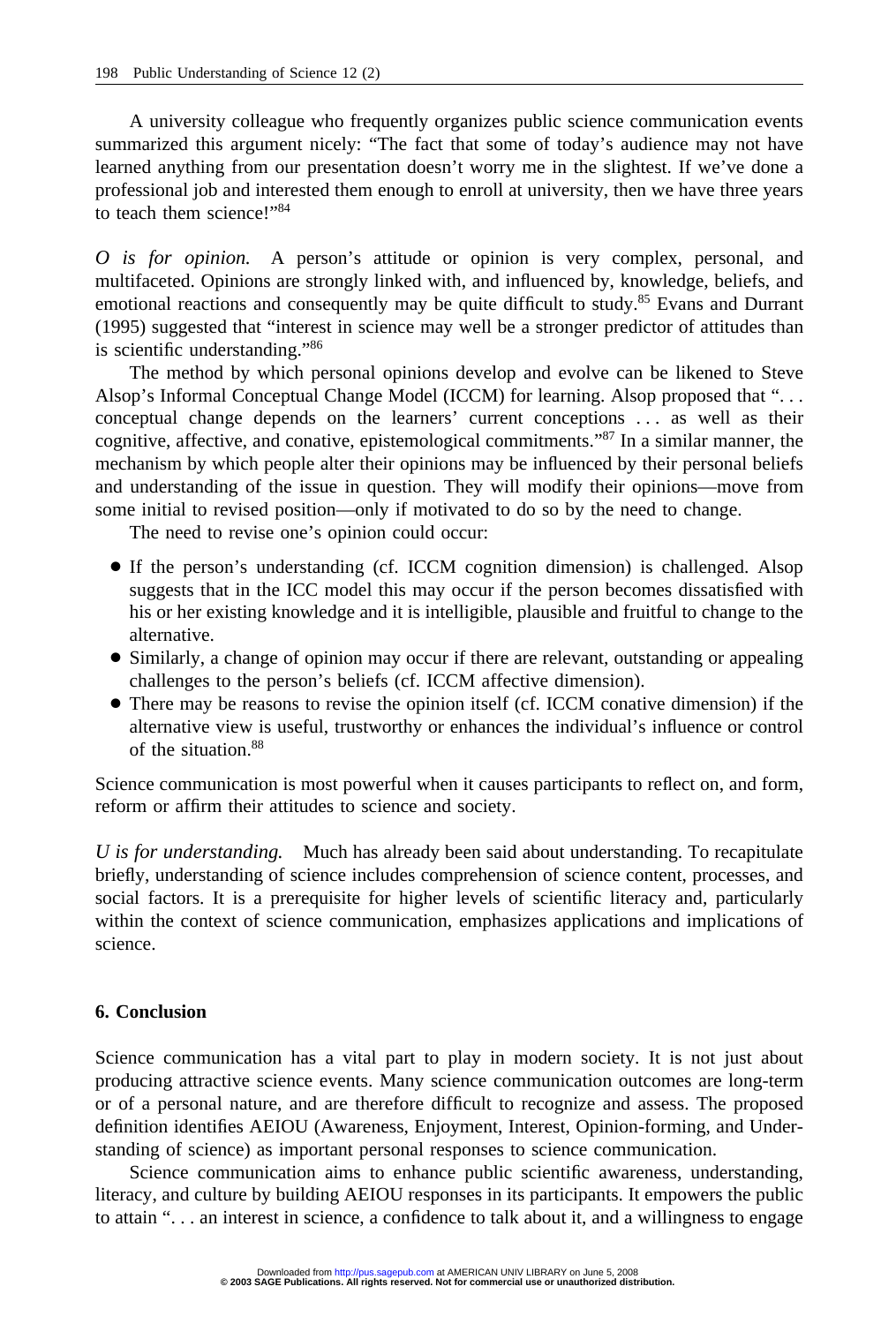with science wherever and whenever it crosses their paths."<sup>89</sup> Science communication also provides skills, media, activities, and dialogue to enable the general public, mediators, and science practitioners to interact with each other more effectively.

Science communication is a significant field of enterprise worthy of ongoing practice and research.

# **References**

- 1 Jon D. Miller, "Scientific literacy: a conceptual and empirical review," *Daedalus* 112 (1983): 29–48; John Durant and Geoffrey Thomas, "Why should we promote the public understanding of science?" *Scientific Literacy Papers* 1 (1987): 1–14; Brian Wynne, "Public understanding of science," in *The Handbook of Science and Technology Studies*, ed. Sheila Jasanoff, et al., (Thousand Oaks: Sage Publications, 1995), 361–391; Rakesh Popli, "Scientific literacy for all citizens: different concepts and contents," *Public Understanding of Science* 8 (1999): 123–137; Steve Alsop, "Understanding understanding: a model for the public learning of radioactivity," *Public Understanding Of Science* 8 (1999): 267–284; and Benoit Godin and Yves Gingras, "What is scientific and technological culture and how is it measured? A multidimensional model," *Public Understanding of Science* 9 (2000): 43–58.
- 2. Bruce Lewenstein, "Editorial," *Public Understanding of Science* 7 (1998): 1–3.
- 3 Evaluation Associates, Ltd., *Defining Our Terms* (Evaluation Associates, cited 9/10/2000), http:\www.evaluation.co.uk/pus/pus\_dfns.html.
- 4 Jon D. Miller, "Toward a scientific understanding of the public understanding of science and technology," *Public Understanding of Science* 1 (1992): 23–26.
- 5 Jean-Marc Levy-Leblond, "About misunderstandings about misunderstandings," *Public Understanding of Science* 1 (1992): 17–21.
- 6. J.B. Sykes, ed., *The Concise Oxford Dictionary*, 6th ed. (Oxford: Oxford University Press, 1980).
- 7 John K. Gilbert, Susan Stocklmayer, and R. Garnett, "Mental modeling in science and technology centres: what are visitors really doing?" (paper presented at the International Conference on Learning Science in Informal Contexts, Canberra, 1999), 16–32.
- 8 American Association of Physics Teachers, "What is science?" *American Journal of Physics* 67, no. 8 (1999): 659.
- 9 American Association for the Advancement of Science, "Science for all Americans," (Washington DC: AAAS, 1989).
- 10 Morris H. Shamos, *The Myth of Scientific Literacy* (Brunswick: Rutgers University Press, 1995).
- 11 ibid
- 12 Durant and Thomas, "Why should we promote the public understanding of science?"; John R. Durant, Geoffrey A. Evans, and Geoffrey P. Thomas, "The public understanding of science," *Nature* 340 (1989): 11–14.
- 13 Sykes, ed., *The Concise Oxford Dictionary*.
- 14 Wynne, "Public understanding of science"; Durant and Thomas, "Why should we promote the public understanding of science?"
- 15 Wynne, "Public understanding of science."
- 16. Jane Gregory and Steve Miller, *Science in Public: Communication, Culture, and Credibility* (New York: Plenumtrade, 1998).
- 17 Alsop, "Understanding understanding: a model for the public learning of radioactivity."
- 18 Bruce V. Lewenstein, "From fax to facts: communication in the cold fusion saga," *Social Studies of Science* 25 (1995): 403–436; Denis McQuail and Sven Windahl, *Communication Models* (Essex: Longman Group Ltd, 1984).
- 19 Gregory and Miller, *Science in Public: Communication, Culture, and Credibility*.
- 20 Bruce V. Lewenstein, "Science and the media," in *The Handbook of Science and Technology Studies*, ed. Sheila Jasanoff, et al. (Thousand Oaks: Sage Publications, 1995), 343–360.
- 21 Tony Schirato and Susan Yell, *Communication and Cultural Literacy: An Introduction* (Sydney: Allen & Unwin, 1997).
- 22 Susan Stocklmayer, Chris Bryant, and Michael M. Gore, *Science Communication in Theory and Practice* (Dordrecht, The Netherlands: Kluwer Academic Publishers, 2002).
- 23 Gilbert, Stocklmayer, and Garnett, "Mental modeling in science and technology centres: what are visitors really doing?"
- 24 Brian Wynne, "Public understanding of science."
- 25 House of Lords, "Science and society (Science and Technology third report)," (London: Her Majesty's Stationery Office, 2000).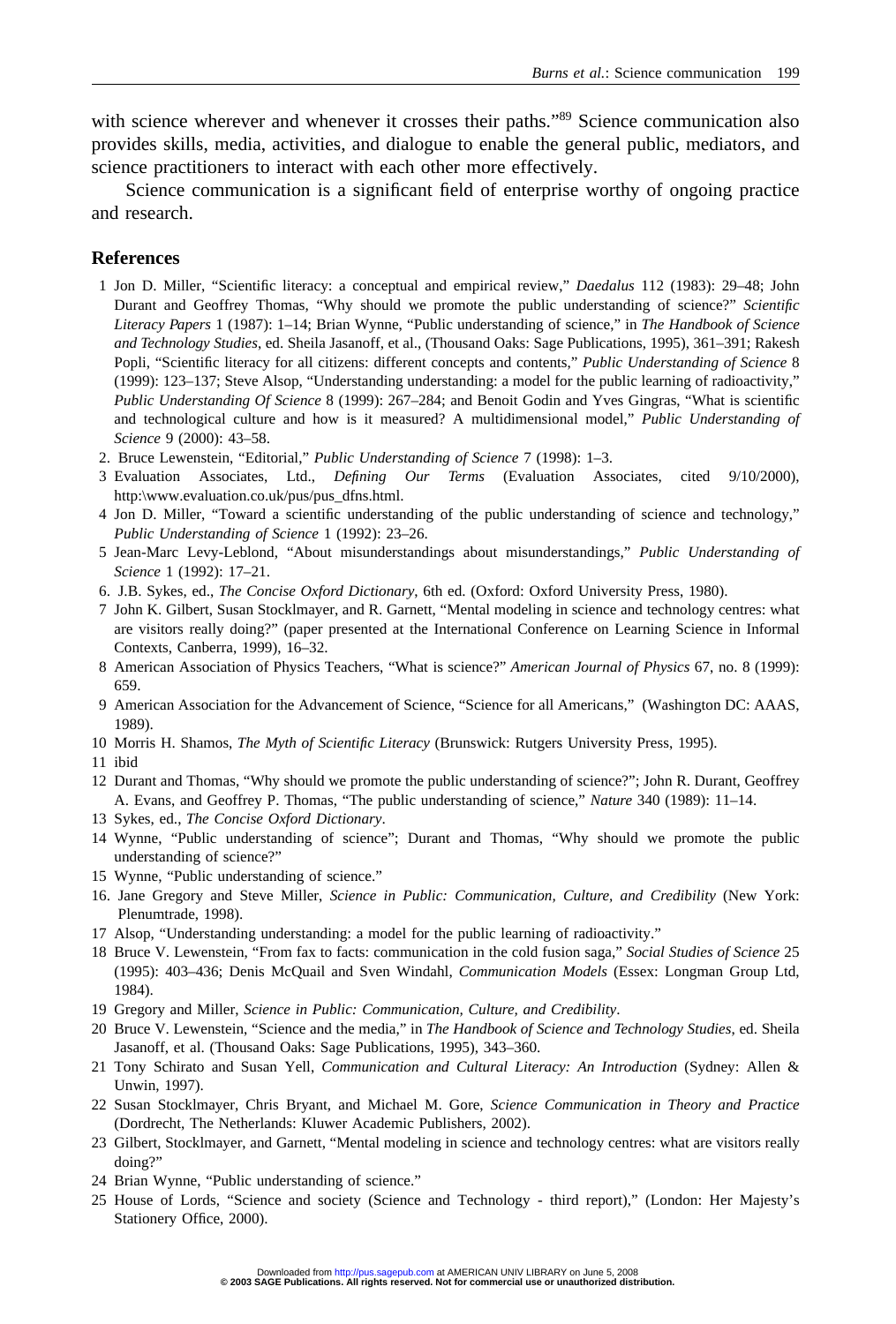- 26 Robin Millar, "Towards a science curriculum for public understanding," *School Science Review* 77, no. 280 (1996): 7–18.
- 27 Chet Raymo, "Scientific literacy or scientific awareness?" *American Journal of Physics* 66, no. 9 (1998): 752; Jon Turney, "Public understanding of science," *Lancet (North American Edition)* 347 (1996): 1087–90.
- 28 Durant, Evans, and Thomas, "The public understanding of science."
- 29 Wynne, "Public understanding of science"; Stocklmayer, Bryant, and Gore, *Science Communication in Theory and Practice*.
- 30 Edgar Jenkins, "Public understanding of science and science education for action," *Journal of Curriculum Studies* 26 (1994): 601–11; William Paisley, "Scientific literacy and the competition for public attention and understanding," *Science Communication* 20, no. 1 (1998): 70–80.
- 31 Shamos, *The Myth of Scientific Literacy*; Thomas Koballa, Andrew Kemp, and Robert Evans, "The spectrum of scientific literacy: An in-depth look at what it means to be scientifically literate," *The Science Teacher* 64, no. 7 (1997): 27–31.
- 32 Benjamin S.P. Shen, "Science literacy and the public understanding of science," in *Communication of Scientific Information*, ed. Stacey B. Day (New York: Karger, 1975), 44–52.
- 33 Jane Maienschein, "Scientific literacy," *Science* 281 (1998): 917.
- 34 Shen, "Science literacy and the public understanding of science."
- 35 Durant, Evans, and Thomas, "The public understanding of science."
- 36 Miller, "Scientific literacy: a conceptual and empirical review"; Miller, "Toward a scientific understanding of the public understanding of science and technology"; J.D. Miller, "The measurement of civic scientific literacy," *Public Understanding of Science* 7 (1998): 203–223.
- 37 Miller, "The measurement of civic scientific literacy"; Durant, Evans, and Thomas, "The public understanding of science."
- 38 Mark W. Hacking, Denis Goodrum, and Leonie J. Rennie, "The state of science in Australian secondary schools," *Australian Science Teachers' Journal* 47, no. 4 (2001): 6–17.
- 39 American Association for the Advancement of Science, "Science for all Americans"; Jane Maienschein, "Commentary: To the future- arguments for scientific literacy," *Science Communication* 21, no. 1 (1999): 75–87; Rakesh Popli, "Scientific literacy for all citizens: different concepts and contents," *Public Understanding of Science* 8 (1999): 123–137.
- 40 Rudiger C. Laughsch, "Scientific literacy: A conceptual overview," *Science Education* 84, no. 1 (2000): 71–94.
- 41 Olugbemiro J. Jegede, "School science and the development of scientific culture: a review of contemporary science education in Africa," *International Journal of Science Education* 19, no. 1 (1997): 1–20.
- 42 Godin and Gingras, "What is scientific and technological culture and how is it measured? A multidimensional model."
- 43 Joan Solomon, "School science and the future of scientific culture," in *Science Today. Problem or crisis?* eds. Ralph Levinson and Jeff Thomas (London: Routledge, 1997), 151–162.
- 44 Robin Batterham, "The chance to change: A discussion paper by the chief scientist," (Canberra: Australian commonwealth government, 2000).
- 45 American Association for the Advancement of Science, "Science for all Americans"; House of Lords, "Science and society (Science and Technology - third report)"; Batterham, "The chance to change: A discussion paper by the chief scientist"; UNESCO/DFID, "International workshop on science communication," (London: United Nations Educational, Scientific & Cultural Organisation and UK Department For Industrial Development, 2000), 13.
- 46 House of Lords, "Science and society (Science and Technology third report)."
- 47 Miller, "The measurement of civic scientific literacy"; Levy-Leblond, "About misunderstandings about misunderstandings."
- 48 Steve Miller, "Public understanding of science at the crossroads," *Public Understanding of Science* 10 (2001): 115–120.
- 49 Durant, Evans, and Thomas, "The public understanding of science"; Miller, "Scientific literacy: a conceptual and empirical review."
- 50 Alsop, "Understanding understanding: a model for the public learning of radioactivity"; Levy-Leblond, "About misunderstandings about misunderstandings"; and Alan G. Gross, "The roles of rhetoric in the public understanding of science," *Public Understanding of Science* 3 (1994): 3–23.
- 51 Turney, "Public understanding of science."
- 52 Paisley, "Scientific literacy and the competition for public attention and understanding."
- 53 Jenkins, "Public understanding of science and science education for action"; Jegede, "School science and the development of scientific culture: a review of contemporary science education in Africa."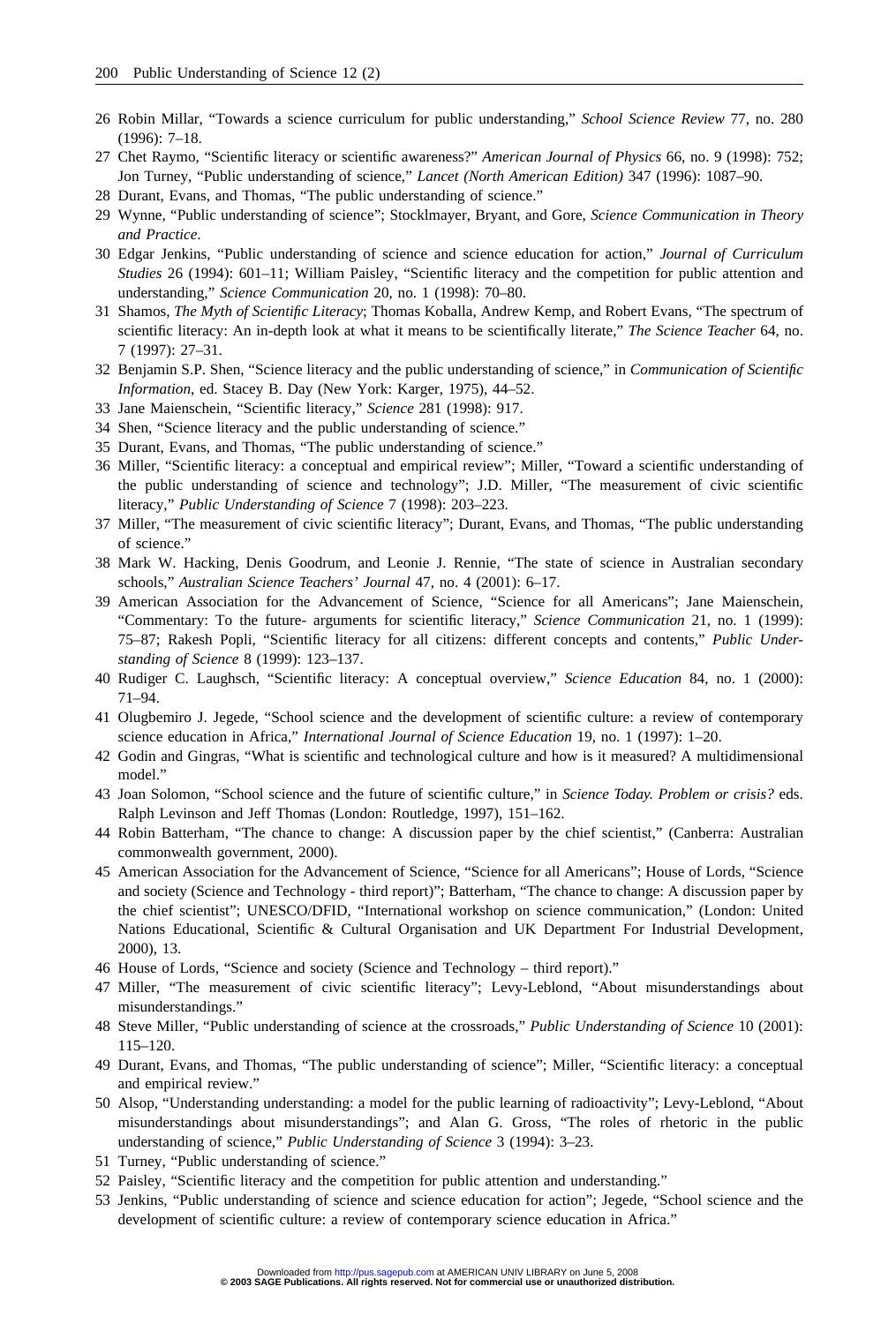- 54 Miller, "Public understanding of science at the crossroads"; Jenkins, "Public understanding of science and science education for action."
- 55 Gross, "The roles of rhetoric in the public understanding of science."
- 56 House of Lords, "Science and society (Science and Technology third report)."
- 57 D Treise and M Weigold, "Advancing science communication: a survey of science communicators," *Science Communication* 23, no. 3 (2002): 310-322; Durant and Thomas, "Why should we promote the public understanding of science?"
- 58 Office of Science and Technology and Wellcome Trust, "Science and the public: A review of science communication and public attitudes to science in Britain," (London: 2000), 137.
- 59 Chris Bryant, "Does Australia need a more effective policy of Science Communication?," *International Journal of Parasitology* in press (2002): 7.
- 60 Matthew B. Miles and A. Michael Huberman, *Qualitative Data Analysis: A Sourcebook of New Methods* (Newbury Park, CA: Sage, 1984).
- 61 Godin and Gingras, "What is scientific and technological culture and how is it measured? A multidimensional model"; and Massimiano Bucchi, "When scientists turn to the public: alternative routes in science communication," *Public Understanding of Science* 5 (1996): 375–394.
- 62 Koballa, Kemp, and Evans, "The spectrum of scientific literacy: An in-depth look at what it means to be scientifically literate."
- 63 ibid.
- 64 S.M. Stocklmayer and J.K. Gilbert, "New experiences and old knowledge: towards a model for the personal awareness of science and technology," *International Journal of Science Education,* in press (2002).
- 65 Paisley, "Scientific literacy and the competition for public attention and understanding."
- 66 Koballa, Kemp, and Evans, "The spectrum of scientific literacy: An in-depth look at what it means to be scientifically literate."
- 67 Jean-Marc Levy-Leblond, "About misunderstandings about misunderstandings."
- 68 Gilbert, Stocklmayer, and Garnett, "Mental modeling in science and technology centres: what are visitors really doing?"
- 69 Shamos, *The Myth of Scientific Literacy*.
- 70 Koballa, Kemp, and Evans, "The spectrum of scientific literacy: An in-depth look at what it means to be scientifically literate."
- 71 psci-com, *International list of science communication courses* (cited 2002), http://psci-com.org.uk/browse/ ypages/370.11.html.
- 72 J. Wellington in S. Alsop (1999), "Newspaper science, school science: friends or enemies," *International Journal of Science Education* 13 (1991): 363–372.

- 74 Miller, "Public understanding of science at the crossroads."
- 75 Shirley Tyler, Charmaine Ryan, and Christopher Kossen, *Communication: A Foundation Course* (Sydney: Prentice Hall, 1999).
- 76 Batterham, "The chance to change: A discussion paper by the chief scientist."
- 77 Jesse Shore, "Chocolates, fireworks, dollars and scents: Chemical informalities" (paper presented at the International conference on learning science in informal contexts, Canberra, 1999), 112–118.
- 78 Stocklmayer and Gilbert, "New experiences and old knowledge: towards a model for the personal awareness of science and technology."
- 79 Alsop, "Understanding understanding: a model for the public learning of radioactivity."
- 80 Jenkins, "Public understanding of science and science education for action."
- 81 Editorial, "What is public understanding for?" *Nature* 374, no. Mar 23, 1995 (1995): 291–2.
- 82 A. Krapp, S. Hidi, and K. A. Renninger, "Interest, learning and development," in *The Role of Interest in Learning and Development*, ed., A. Krapp, S. Hidi, and K. A. Renninger (Hillsdale, NJ: Erlbaum, 1992), 3–25; and Mary Ainley and Suzanne Hidi, "Interest and learning: What happens when student interest is aroused?" (paper presented at the student motivations: Directions in theory and practice, Canberra ACT, 2000).
- 83 CSIRO, "Real Aussies prefer science to sport . . .," (CSIRO, 1997); and House of Lords, "Science and society."
- 84 Robert Nelson, "The importance of inspiring and generating real interest . . .," (Personal communication, Newcastle: 1999).
- 85 R. P. Bagozzi and R. E. Burnkrant, "Attitude organisation and the attitude-behaviour relationship," *Journal of Personality and Social Psychology* 37 (1979): 913-929; Frank E. Crawley and Thomas R. Koballa, "Attitude research in science education: contemporary models and methods," *Science education* 78, no. 1 (1994): 35–55;

<sup>73</sup> ibid.